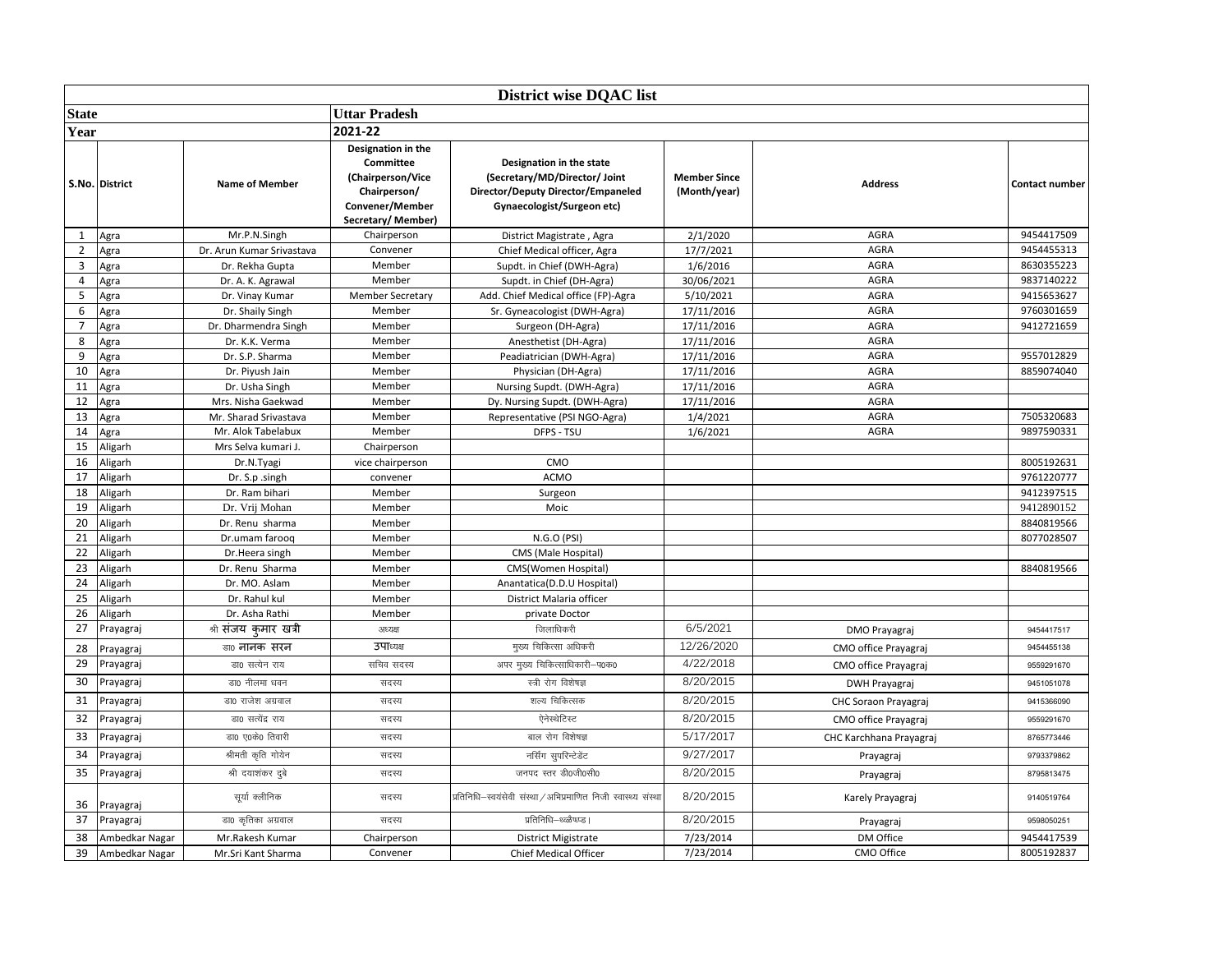| 40 | Ambedkar Nagar | Mr.Salik Ram              | Member                                        | ACMO-RCH                                     | 7/23/2014         | CMO Office                                  | 9450214374 |
|----|----------------|---------------------------|-----------------------------------------------|----------------------------------------------|-------------------|---------------------------------------------|------------|
| 41 | Ambedkar Nagar | Dr. Vijay Tiwari          | Member                                        | <b>Empaneled Surgeon</b>                     | 7/23/2014         | <b>DCH</b>                                  | 9450154941 |
| 42 | Ambedkar Nagar | Dr.Bhanumati Verma        | Member                                        | <b>Empaneled Gynaecologist</b>               | 7/23/2014         | <b>DCH</b>                                  | 9411108031 |
| 43 | Ambedkar Nagar | Aneasthetist              | Member                                        | Aneasthetist                                 | 7/23/2014         | <b>DCH</b>                                  |            |
| 44 | Ambedkar Nagar | Mr.Markendey Singh        | Member                                        | Medical officer Incharge                     | 7/23/2014         | CHC Tanda                                   | 8005193357 |
| 45 | Ambedkar Nagar | Mattron DCH               | Member                                        | Mattron                                      | 7/23/2014         | <b>DCH</b>                                  |            |
| 46 | Ambedkar Nagar | Advocate Criminal civil   | <b>Member Secretary</b>                       |                                              | 7/23/2014         | Civil Court                                 |            |
| 47 | Amethi         | अरुण कुमार                | अध्यक्ष                                       | जिलाधिकारी                                   |                   | जिलाधिकारी आवास, गौरीगंज अमेठी              | 9454418891 |
| 48 | Amethi         | डा0 अंकूर लाठर            | सहअध्यक्ष                                     | मुख्य विकास अधिकारी                          |                   | मुख्य विकास अधिकारी आवास, गौरीगंज अमेठी     | 9454465472 |
| 49 | Amethi         | डा0 आशुतोष कुमार दूबे     | उपाध्यक्ष                                     | मुख्य चिकित्साधिकारी                         | 10/1/2020         | मुख्य चिकित्साधिकारी आवास भवन गौरीगंज अमेठी | 9454455216 |
| 50 | Amethi         |                           | सदस्य                                         | स्त्री रोग विशषज्ञ                           |                   |                                             |            |
| 51 | Amethi         | डा0 पी0के0 उपाध्याय       | सदस्य                                         | अधीक्षक / प्रभारी सामु0 स्वा0 केन्द्र, अमेठी | 15/10/2016        | सामु0 स्वा0 केन्द्र, अमेठी                  | 9415056712 |
| 52 | Amethi         | श्रीमती सुधा श्रीवास्तव   | सदस्य                                         | स्टाफ नर्स                                   | 15/10/2016        | साम्0 स्वा0 केन्द्र आवास, गौरीगंज           | 9532650057 |
| 53 | Amethi         | डा0 पूजा बरनवाल           | एक्रीडिटेड प्राइवेट नर्सिंग होम               | स्त्री रोग विशषज्ञ                           |                   | उद्यान अस्पताल जगदीशपुर                     | 7618925877 |
| 54 | Amethi         | डा0 विनोद कुमार यादव      | सदस्य                                         | क्वालिटी कन्सलटेन्ट                          | 15/10/2016        | जिला कार्यक्रम प्रबन्धन इकाई, अमेठी         | 9981508282 |
| 55 | Amethi         | श्री बसन्त कुमार राय      | सदस्य                                         | जिला कार्यक्रम प्रबन्धक                      | 15/10/2016        | जिला कार्यक्रम प्रबन्धन इकाई, अमेठी         | 9451434540 |
| 56 | Amethi         | डा0 एन0के0 मिश्रा         | नोडल अधिकारी क्वालिटी<br>ऐसोरेन्स, सदस्य सचिव | अपर मुख्य चिकित्साधिकारी                     |                   | मुख्य चिकित्साधिकारी कार्यालय गौरीगंज अमेठी | 9415046024 |
| 57 | Amroha         | Shri Bal Krishna Tripathi | Chair Person                                  | <b>District Megistrate</b>                   | $Jun-21$          | Collectrate Office Amroha                   | 9454417571 |
| 58 | Amroha         | Dr. Sanjay Agarwal        | Convener                                      | CMO                                          | July 2021         | CMO Office Amroha                           | 9412719250 |
| 59 | Amroha         | Dr.Dinesh Kumar Singh     | Secretary                                     | <b>ACMO</b>                                  | NOVEMBER 2021     | CMO Office Amroha                           | 9005101664 |
| 60 | Amroha         | DR Shikha Taneja          | Cooperater                                    | <b>Hospital Manager</b>                      | March 2020        | <b>DCH AMROHA</b>                           | 7015550183 |
| 61 | Amroha         | Dr Anil Kumar Gupta       | Member                                        | CMS DCH                                      | September 2020    | <b>DCH AMROHA</b>                           | 8005192871 |
| 62 | Amroha         | Dr Prakash Singh          | Member                                        | Anesthetic                                   | March 2020        | <b>DCH AMROHA</b>                           | 9456031968 |
| 63 | Amroha         | DR Avneesh Kumar          | Member                                        | Child Speclist                               | March 2020        | DCH AMROHA                                  | 9837546155 |
| 64 | Amroha         | Dr. Vartika Mishra        | Member                                        | Gyno                                         | March 2021        | <b>DCH AMROHA</b>                           | 9621086291 |
| 65 | Amroha         | Dr Pallavi Gangwar        | Member                                        | <b>Female Medical Officer</b>                | <b>March 2020</b> | <b>CHC</b> Gajraula                         | 9412719451 |
| 66 | Amroha         | Smt Shabnam Yadav         | Member                                        | <b>District Nursing Head</b>                 | March 2020        | <b>DCH AMROHA</b>                           | 9927350052 |
| 67 | Amroha         | Dr Pankaj Badal           | Member                                        | President IMA                                | March 2020        | Sharp Vision Eye Hospital Amroha            | 9719800946 |
| 68 | Auraiya        | SUNEEL KUMAR VERMA        | CHAIRPERSON                                   | <b>DM</b>                                    | $Jan-21$          | <b>AURAIYA</b>                              |            |
| 69 | Auraiya        | DR. ARCHANA SRIVASTAV     | CONVENER                                      | CMO                                          | MAR. 2020         | <b>AURAIYA</b>                              | 8005192634 |
| 70 | Auraiya        | DR. Shishir Puri          | SECRETARY MEMBER                              | <b>ACMO</b>                                  | 2021              | <b>AURAIYA</b>                              |            |
| 71 | Auraiya        | DR. Manju                 | MEMBER                                        | <b>ACMO</b>                                  | 2022              | <b>AURAIYA</b>                              |            |
| 72 | Ayodhya        | Anuj Kumar Jha            | President                                     | <b>District Magistrate</b>                   | 2019              | DM office                                   | 9454417541 |
| 73 | Ayodhya        | Dr Ghanshyam Singh        | Convenor                                      | CMO                                          | 2019              | CMO office                                  | 8005192652 |
| 74 | Ayodhya        | Dr Ajay Mohan             | <b>Member Secretary</b>                       | <b>ACMO</b>                                  | 2019              | CMO office                                  | 9450390159 |
| 75 | Ayodhya        | Dr Joya Verma             | Member                                        | <b>DGO</b>                                   | 2020              | <b>DWH</b>                                  | 8953939958 |
| 76 | Ayodhya        | Dr AK Sinha               | Member                                        | Surgeon                                      | 2017              | <b>DMH</b>                                  | 9415332106 |
| 77 | Ayodhya        | Dr S K Shukla             | Member                                        | CMS                                          | 2017              | <b>DWH</b>                                  | 8005192759 |
| 78 | Ayodhya        | Dr Vikas Agarwal          | Member                                        | Pediatrician                                 | 2017              | <b>DWH</b>                                  |            |
| 79 | Ayodhya        | Mrs. Sheela Srivastava    | Member                                        | Matron                                       | 2017              | <b>DWH</b>                                  |            |
| 80 | Ayodhya        | Dr.PK Gupta               | Member                                        | supertendent                                 | 2020              | <b>CHC Rudauli</b>                          |            |
| 81 | Ayodhya        | Dr. CBN Tripathi          | Member                                        | <b>CMS</b>                                   | 2017              | <b>DMH</b>                                  |            |
| 82 | Ayodhya        | Mr. NB Mishra             | Member                                        | NGO member                                   | 2020              | Ayodhya                                     |            |
| 83 | Ayodhya        | Mr. Shivendra Sinha       | Member                                        | IMA member                                   | 2020              | Ayodhya                                     |            |
| 84 | Ayodhya        | Dr. Ram Kishore           | Member                                        | Physician                                    | 2017              | <b>DMH</b>                                  |            |
| 85 | Ayodhya        | Dr. SK Patariya           | Member                                        | Anesthiatist                                 | 2017              | <b>DWH</b>                                  |            |
| 86 | Ayodhya        |                           | Member                                        | Legal Advisor                                | 2017              | Ayodhya                                     |            |
| 87 | Azamgarh       | Shri Amrit Tripathi       | Chairperson                                   | District Magistrate                          | 01.06.2020        | Office District Magistrate, Azamgarh        | 9415020305 |
| 88 | Azamgarh       | Dr I.N.Tiwari             | Convener                                      | <b>Chief Medical Officer</b>                 | 26.03.2019        | CMO Office, Azamgarh                        | 8005192635 |
| 89 | Azamgarh       | Dr. Manjula Singh         | Member                                        | CMS - DWH                                    | 29.11.2017        | DWH- Azamgarh                               | 9415895207 |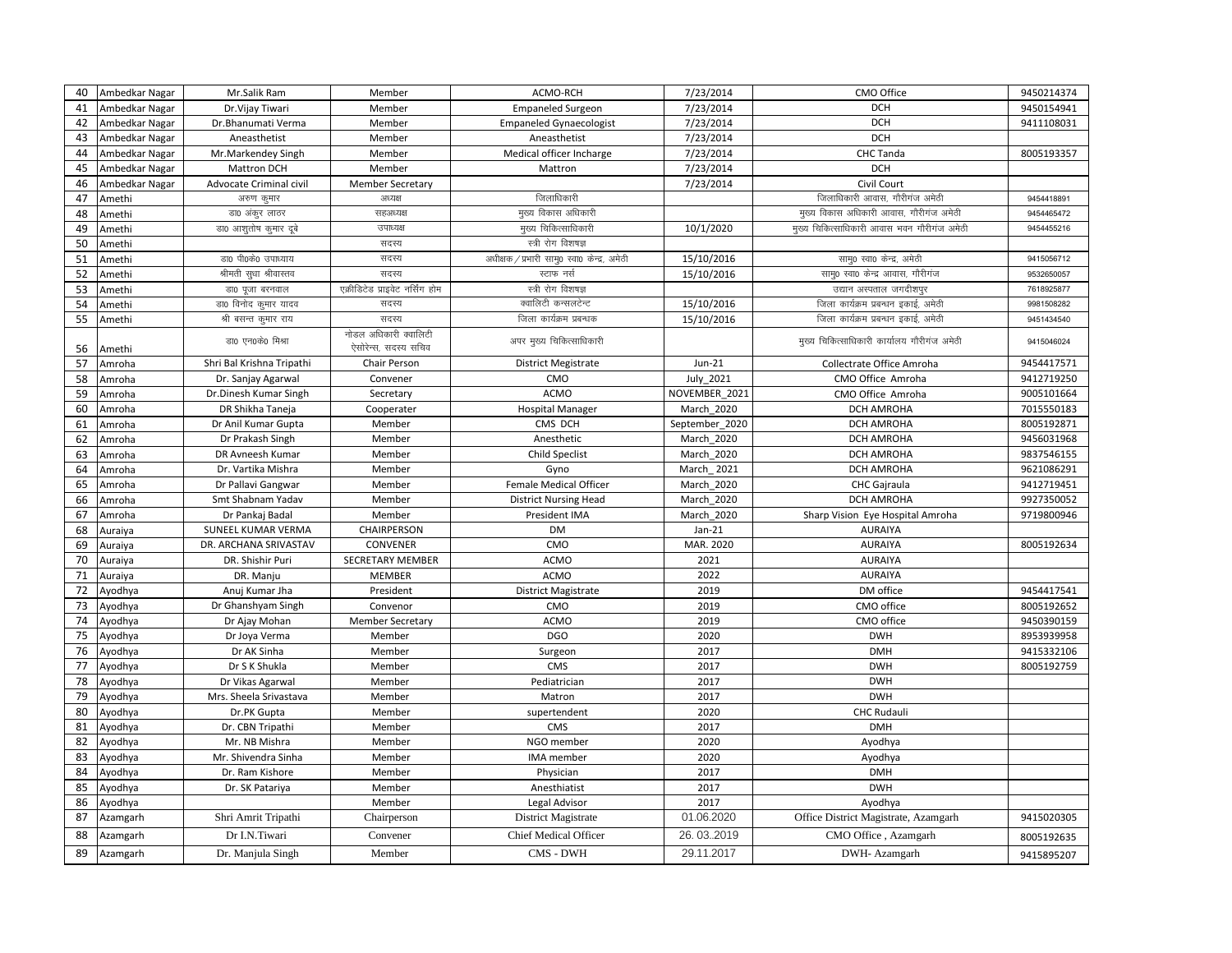| 90  | Azamgarh      | Dr.Anoop Kr Singh       | Member                  | SIC - Div Hospital                          | 28.07.2018           | Div Hos. Azamgarh                    |            |
|-----|---------------|-------------------------|-------------------------|---------------------------------------------|----------------------|--------------------------------------|------------|
| 91  | Azamgarh      | Dr Sanjay Kumar         | Member Secretarty       | <b>ACMO</b>                                 | 29.11.2016           | CMO Office, Azamgarh                 | 7376445675 |
| 92  | Azamgarh      | Dr. A.K. Singh          | Member                  | Ansth.                                      | 26.12.2018           | Div Hos. Azamgarh                    | 9415840539 |
| 93  | Azamgarh      | Dr Aslam                | Member                  | Gynaecologist                               | 26.12.2018           | DWH- Azamgarh                        |            |
| 94  | Azamgarh      | Dr Satish Kanojiya      | Member                  | Surgeon                                     | 26.12.2018           | DH                                   |            |
| 95  | Azamgarh      | Dr Neeraj Sharma        | Member                  | Child Spacialist                            | 29.11.2016           | DWH- Azamgarh                        |            |
| 96  | Azamgarh      | Dr Anand Kumar          | Member                  | Reprsentative - Accridated Private Facility | 29.11.2016           | Shanti Nursing Home, Azamgarh        |            |
| 97  | Azamgarh      | Smt. Chandrakala Yadav  | Member                  | <b>Staff Nurse Cader</b>                    | 29.11.2016           |                                      | 9169518864 |
| 98  | Azamgarh      | Mr. Janardan Rai        | Member                  | <b>District DGC</b>                         | 29.11.2016           | Azamgarh                             |            |
| 99  | Azamgarh      | Dr. G. K. Tripathi      | Member                  | FOGSI/IMA-Reprsentative                     | 29.11.2017           | Azamgarh                             |            |
| 100 | Badaun        | Mrs. Deepa Ranjan       | Chairperson             | DM                                          |                      | Budaun                               | 9415908422 |
| 101 | Badaun        | Mrs. Deepa Ranjan       | Convener                | CMO                                         | <b>June 2021</b>     | CMO Office Budaun                    | 8005192645 |
|     |               |                         | Empaneled               | <b>Empaneled Gynaecologist</b>              |                      |                                      |            |
| 102 | Badaun        | Dr. Rekha Rani          | Gynaecologist           | CMS (F)                                     | 12/7/2017            | District Women Hospital Budaun       | 9839659337 |
| 103 | Badaun        | Dr. Anil Kumar Sharma   | Member                  | ACMO RCH                                    |                      | CMO Office Budaun                    | 9927551122 |
| 104 | Badaun        | Dr. Tehsin              | Member                  | Mo                                          | $\frac{1}{2}/7/2017$ | PHC Samrer Budaun                    | 7351560876 |
| 105 | Baghpat       | Shri Raj Kamal Yadav DM | Chairperson             |                                             | Apr.2020             | Collectorate Office Baghpat          |            |
| 106 | Baghpat       | Dr Dinesh kumar         | Convener                |                                             | Apr.2020             | <b>CMO Office Baghpat</b>            | 7060263131 |
| 107 | Baghpat       | Dr. BHUJVEER SINGH ACMO | <b>Member Secretary</b> |                                             | Apr.2020             | CMO Office Baghpat                   | 9412107209 |
| 108 | Baghpat       | Dr. Suman CMS           | Member                  |                                             | Dec-21               | <b>DCH Baghpat</b>                   | 9897867669 |
| 109 | Baghpat       | Dr. Anju Bala           | Member                  |                                             | Apr.2020             | <b>DCH Baghpat</b>                   |            |
| 110 | Baghpat       | Dr. Deepak              | Member                  |                                             | Apr.2020             | <b>DCH Baghpat</b>                   |            |
| 111 | Baghpat       | Dr. Devendra            | Member                  |                                             | Apr.2020             | <b>DCH Baghpat</b>                   |            |
| 112 | Baghpat       | Dr. Chaitanye           | Member                  |                                             | Apr.2020             | <b>CMO Office Baghpat</b>            | 9634947503 |
| 113 | Baghpat       | Dr. Vijay Garg          | Member                  |                                             | Apr.2020             | <b>DCH Baghpat</b>                   |            |
| 114 | Baghpat       | Mr. Pramood Kumar       | Member                  |                                             | Apr.2020             | CMO Office Baghpat                   | 9717659675 |
| 115 | Bahraich      | Dr. Dinesh Chandra      | Chairperson             | DM                                          | $Jun-21$             | DM office Bahraich                   | 9450017535 |
| 116 | Bahraich      | Dr.Satish kumar singh   | Convener                | CMO                                         | Aug- $21$            | CMO office Bahraich                  | 8005192637 |
| 117 | Bahraich      | Dr Shailendra K Tiwari  | Vice- Convener          | CQA DT                                      | Feb-17               | CMO office Bahraich                  | 8604538051 |
| 118 | Bahraich      | Dr.D.K.Singh            | member                  | <b>CMS Male</b>                             | Aug-17               | Maharsi balark chikitshalay Bahraich | 9454455268 |
| 119 | Bahraich      | Dr N K Singh            | member                  | <b>MOIC</b>                                 | Feb-17               | CHC Kaisarganj                       | 9415060760 |
| 120 | Bahraich      | Dr.Sukriti              | member                  | Gynaecologist                               | $Oct-21$             | Maharsi balark chikitshalay Bahraich | 8318334279 |
| 121 | Bahraich      | Dr.Pritosh Mishra       | member                  | Physic.                                     | Feb-17               | Maharsi balark chikitshalay Bahraich | 9415093665 |
| 122 | Bahraich      | Dr K.K. Verma           | member                  | Ped.                                        | Feb-17               | Maharsi balark chikitshalay Bahraich | 9151650300 |
| 123 | Bahraich      | 1-RAMA 2-PRITI          | member                  | Nursing Sup.                                | $May-19$             | Maharsi balark chikitshalay Bahraich | 9918564614 |
| 124 | Bahraich      | Manoj Kumar Singh       | member                  | Legal Adv.                                  | Feb-17               | Bahraich                             |            |
| 125 | Bahraich      | Dr Arvind Kumar         | member                  | Acrid. Pvt. Nur.                            | Feb-17               | <b>Buddha Hospital BRH</b>           | 5252231534 |
| 126 | Bahraich      | Sarju Kahan             | Member                  | DPM-NHM                                     | Dec-19               | CMO office Bahraich                  | 8005193030 |
| 127 | Bahraich      | R.B.Yadav               | member                  | <b>DFPS UPTSU</b>                           | $Jan-18$             | CMO office Bahraich                  | 6393805282 |
| 128 | Bahraich      | Dr.Ajeet Chandra        | member/Secretary        | Nodel-QA (ACMO)                             | Oct-20               | CMO office Bahraich                  | 9839640750 |
| 129 | <b>Ballia</b> | District Magistrate     | Chairperson             |                                             | Feb-20               | District Ballia                      |            |
| 130 | Ballia        | Dr. Neeraj Kr. Pandey   | Converner               |                                             | $Dec-21$             | District Ballia                      | 9451738727 |
| 131 | <b>Ballia</b> | Dr.S.K Tiwari           | Member                  |                                             | Feb-20               | <b>District Ballia</b>               | 8789403339 |
| 132 | <b>Ballia</b> | Dr. R.B Yadav           | <b>Member Secretary</b> |                                             | Feb-20               | District Ballia                      | 7652019782 |
| 133 | <b>Ballia</b> | Dr. Vinod Singh         | Member                  |                                             | Feb-20               | District Ballia                      | 9450779728 |
| 134 | <b>Ballia</b> | Dr. Virendra Singh      | Member                  |                                             | Feb-20               | District Ballia                      | 9450756429 |
| 135 | <b>Ballia</b> | Dr. K.D Parshad         | Member                  |                                             | Feb-20               | <b>District Ballia</b>               | 8840114432 |
| 136 | <b>Ballia</b> | Ranjay Kumar            | Member                  |                                             | Feb-20               | District Ballia                      | 7355349957 |
| 137 | <b>Ballia</b> | Upendra chauhan         | Member                  |                                             | Feb-20               | District Ballia                      | 9634224810 |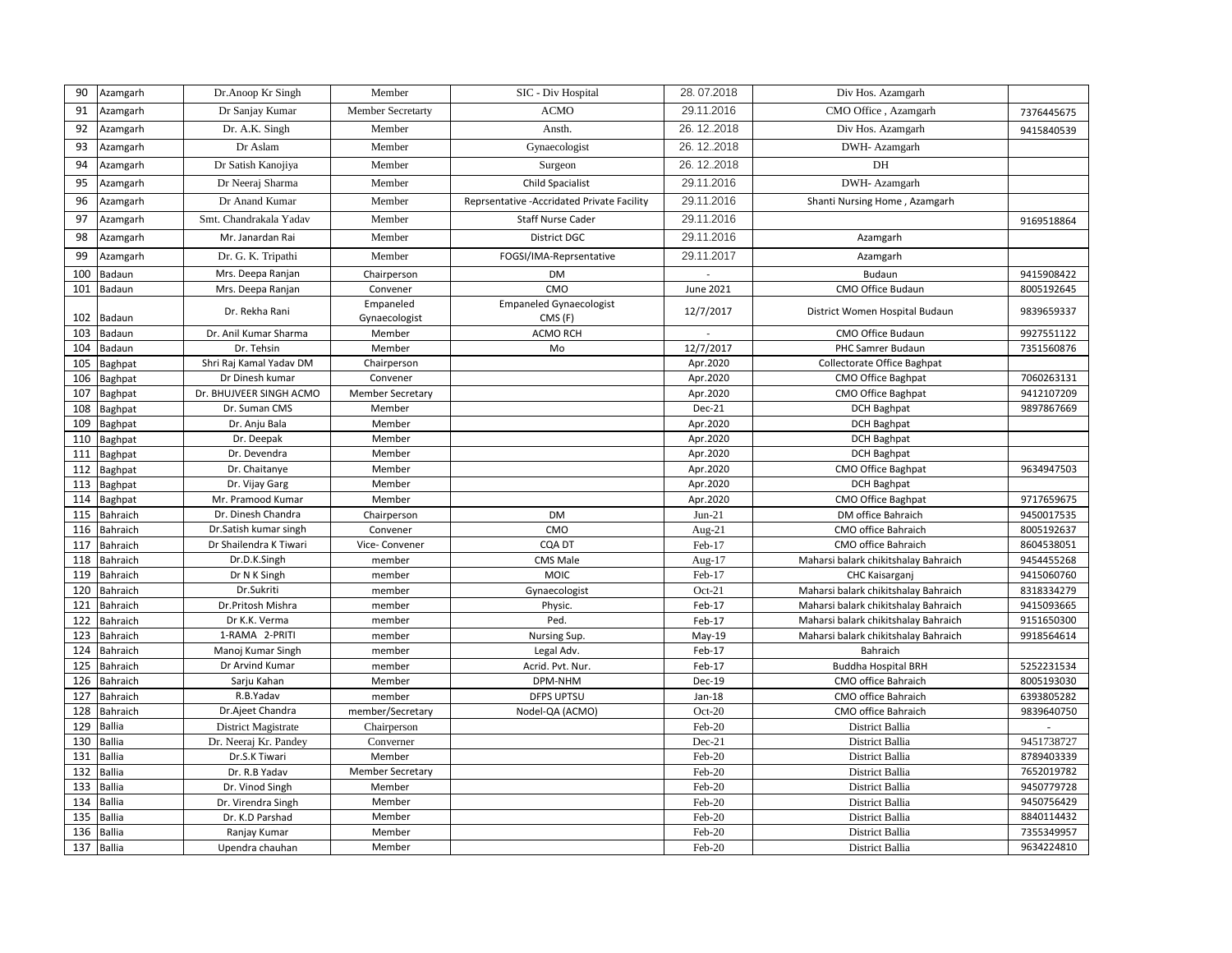| 138 | <b>Ballia</b> | Ajay Kumar Shukla       | Member                  |                                                               | Feb-20        | <b>District Ballia</b>                | 9919041769  |
|-----|---------------|-------------------------|-------------------------|---------------------------------------------------------------|---------------|---------------------------------------|-------------|
| 139 | <b>Ballia</b> | Dileep Singh            | Member                  |                                                               | Feb-20        | <b>District Ballia</b>                | 7007057758  |
| 140 | <b>Ballia</b> | Jai Parkash Tiwari      | Member                  |                                                               | Feb-20        | District Ballia                       | 9415657409  |
| 141 | Balrampur     | Smt Shruti              | Chairperson             | District Magistrate                                           | 01.01.2021    | Office District Magistrate, Balrampur | 9454 470536 |
| 142 | Balrampur     | DR. Susheel Kumar       | Convener                | <b>Chief Medical Officer</b>                                  | 01.01.2021    | CMO Office, Balrampur                 | 9415046031  |
| 143 | Balrampur     | Dr. B.P. Singh          | Member Secretarty       | Nodal                                                         | 2/1/2020      | CMO Office, Balrampur                 | 9450021682  |
| 144 | Balrampur     | Dr. Rakesh Kumar Singh  | Member                  | Gynaecologist                                                 | 29.11.2016    | DWH-Balrampur                         | 9415188393  |
| 145 | Balrampur     | Dr. A K Srivastava      | Member                  | Surgeon                                                       | 29.09.2020    | DMH-Balrampur                         | 9839064906  |
| 146 | Balrampur     | Dr. Arun Kumar          | Member                  | Surgeon                                                       | 29.11.2016    | DCH-Balrampur                         | 9919514359  |
| 147 | Balrampur     | Dr. Nitin Chaudhari     | Member                  | Child Spacialist                                              | 29.11.2016    | DCH-Balrampur                         | 9918950349  |
| 148 | Balrampur     | Dr. Tariq A. Siddiki    | Member                  | Reprsentative - Accridated Private Facility                   | 29.11.2016    | Balrampur Nursing Home-Balrampur      | 955455531   |
| 149 | Balrampur     | Smt. Bimla Devi         | Member                  | <b>Staff Nurse Cader</b>                                      | 29.11.2016    | DWH-Balrampur                         | 9628950364  |
| 150 | Balrampur     | Dr. Ambekshwar Mishra   | Member                  | <b>District DGC</b>                                           | 29.11.2016    | Balrampur                             |             |
| 151 | Balrampur     | Dr. Abdul Qyum          | Member                  | FOGSI/IMA-Reprsentative                                       | 29.11.2017    | Balrampur                             |             |
| 152 | Banda         | डा0 अनिल श्रीवास्तव     | अध्यक्ष                 | मुख्य चिकित्सा अधिकरी                                         | जनवरी 2021    | कार्यालय मुख्य चिकित्साधिकारी–बांदा   | 8005192640  |
| 153 | Banda         | डा0 आर0एन0प्रसाद        | सचिव सदस्य              | अपर मुख्य चिकित्साधिकारी-प0क0                                 | अप्रैल 2020   | कार्यालय मुख्य चिकित्साधिकारी–बांदा   | 9415137609  |
| 154 | Banda         | डा0 सुनीता सिंह         | सदस्य                   | मुख्य चिकित्सा अधीक्षिका                                      | जुलाई 2021    | जिला महिला चिकित्सालय–बांदा           | 8707371520  |
| 155 | Banda         | डा0 रामेन्द्र कुमार     | सदस्य                   | -<br>शल्य चिकित्सक                                            | अक्टूबर 2021  | जिला चिकित्सालय-बांदा                 | 6387049706  |
| 156 | Banda         | ज्ञा0वी0के0श्रीवास्तव   | सदस्य                   | वरिष्ठ परामर्शदाता                                            | सितम्बर 2020  | जिला चिकित्सालय-बांदा                 | 9450226158  |
| 157 | Banda         | डा0 एस0एन0 मिश्रा       | सदस्य                   | जिला चिकित्सालयों के नर्सिंग सुपरिन्टेडेंट / उप सुपरिन्टेडेंट | जनवरी 2021    | जिला चिकित्सालय-बांदा                 | 8005192633  |
| 158 | Banda         | रफीक नर्सिंग होम–बांदा  | सदस्य                   | प्रतिनिधि–थ्ळ्ळैष्ध्प्ड ।                                     | अप्रैल 2015   | मर्दन नाका बांदा                      | 9415144044  |
| 159 | Barabanki     | Dr.Ram ji Verma         | CONVENER                | CMO                                                           | $Jul-21$      | <b>BBK</b>                            | 9839039896  |
| 160 | Barabanki     | Dr.Sanjay Babu          | SECRETARY               | <b>ACMO</b>                                                   | May-20        | <b>BBK</b>                            | 9569490480  |
| 161 | Barabanki     | Dr.Sangeeta Srivastava  | <b>MEMBER</b>           | CMS                                                           | <b>Jul-20</b> | <b>BBK</b>                            | 9415022937  |
| 162 | Barabanki     | Dr.Ajeet Kr Singh       | MEMBER                  | <b>SURGEON</b>                                                | May-14        | <b>BBK</b>                            | 9793273578  |
| 163 | Bareilly      | Sh. Nitesh Kumar        | Chairperson             | DM, Bareilly                                                  | <b>Jul-18</b> | DM Residence, Bareilly                |             |
| 164 | Bareilly      | Dr. S.K. Garg           | Convener                | CMO, Bareilly                                                 | $Jan-21$      | CMO Residence, Bareilly               | 9897027362  |
| 165 | Bareilly      | Dr. R.N.Giri            | <b>Member Secretary</b> | ACMO, FW, Bareilly                                            | Dec-18        | CMO campus, Bareilly                  | 9286368380  |
| 166 | Bareilly      | Dr. Abbas Ali Ansari    | Member                  | Dy. DLO/Surgeon, Bareilly                                     | <b>Jul-18</b> | Jagatpur, Bareilly                    | 9719291723  |
| 167 | Bareilly      | Dr. Ghanshyam           | Member                  | Medical Officer, Bareilly                                     | <b>Jul-18</b> | CHC Faridpur, Bareilly                | 9411089799  |
| 168 | Bareilly      | Dr. Alok Chandra        | Member                  | ACMO, Adm, Bareilly                                           | <b>Jul-18</b> | CMO campus, Bareilly                  |             |
| 169 | Bareilly      | Smt. Ramola Massi       | Member                  | Matern                                                        | <b>Jul-18</b> | <b>DWH Campus Bareilly</b>            |             |
| 170 | Bareilly      | Sh. Dinesh Srivastava   | Member                  | DGC, Bareilly                                                 | <b>Jul-18</b> | Collectrate, Bareilly                 | 9837748041  |
| 171 | Bareilly      | Dr. Quadra Sultana      | Member                  | Private Social Mobilization Insitute                          | <b>Jul-18</b> | Old City, Bareilly                    | 9412603483  |
| 172 | Bareilly      | Dr. Latika Agarwal      | Member                  | <b>FOGSI Member</b>                                           | <b>Jul-18</b> | Rampur Garden, Bareilly               | 9927822088  |
| 173 | <b>Basti</b>  | Mrs. Saumya Agrawal     | Chair person            | <b>DM</b>                                                     | 19-Oct        | DM Office , Basti                     | 9454417528  |
| 174 | Basti         | Dr.Chandrasekher        | Convener                | CMO                                                           | 19-Dec        | CMO Office, Basti                     | 8005192643  |
| 175 | <b>Basti</b>  | Dr.C.K.Verma            | <b>Member Secretary</b> | <b>ACMO</b>                                                   | Sept.2017     | UIP Office , Basti                    | 9196020000  |
| 176 | Basti         | Dr. Alok Verma          | Member                  | SIC Dist. Hospital                                            | Sept.2017     | Dist. Hospital , Basti                | 9415077222  |
| 177 | Basti         | Dr. Sushma Sinha        | Member                  | CMS, DWH                                                      | Sept.2017     | Dist. Woman Hospital, Basti           | 9450882050  |
| 178 | Basti         | Dr. Vinod Kumar         | Member                  | <b>MO</b>                                                     | Sept.2017     | <b>CHC Bahadurpur</b>                 | 9889992449  |
| 179 | Basti         | Dr.Mamta Rani           | Member                  | Gynecologist                                                  | Sept.2017     | Dist. Woman Hospital, Basti           | 9415785607  |
| 180 | Basti         | Dr.V.K.Srivastava       | Member                  | Sergion                                                       | Sept.2017     | Dist. Hospital , Basti                | 9415122207  |
| 181 | Basti         | Dr.Shudhanshu Diwedi    | Member                  | Anesthetist                                                   | Sept.2017     | Dist. Woman Hospital, Basti           | 9984455888  |
| 182 | Basti         | Dr. Ram Ji Soni         | Member                  | Physician                                                     | Sept.2017     | Dist. Hospital , Basti                | 9648727238  |
| 183 | Basti         | Dr.Serfaraj             | Member                  | Pediatrician                                                  | Sept.2017     | Dist. Hospital , Basti                | 9125121150  |
| 184 | <b>Basti</b>  | Smt. Archana Srivastava | Member                  | <b>Nursing Supertendent</b>                                   | Sept.2017     | Dist. Hospital , Basti                | 9936178199  |
| 185 | <b>Basti</b>  | Sri Jagdish Kumar       | Member                  | <b>Nursing Supertendent</b>                                   | Sept.2017     | Opec Kally , hospital .basti          | 9839281078  |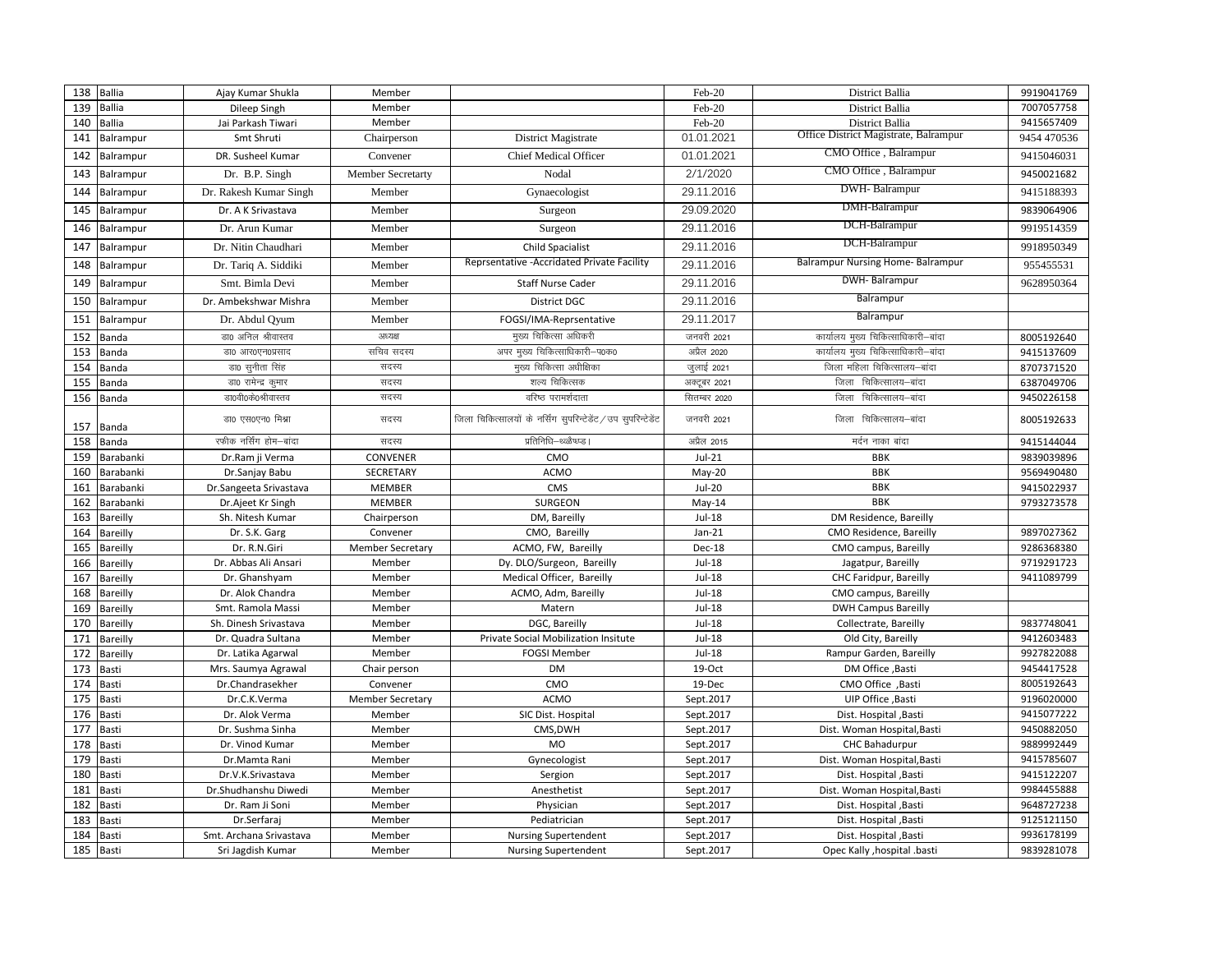| 186        | Basti                    | Smt Shanti Jaiswal              | Member                        | <b>Nursing Supertendent</b>                            | Sept.2017     | TB Hospital , Basti                          | 9415639475 |
|------------|--------------------------|---------------------------------|-------------------------------|--------------------------------------------------------|---------------|----------------------------------------------|------------|
| 187        | Basti                    | Shree Jai Singh( Govt. Advocate | Member                        | Government Advocate                                    | Sept.2017     | Collectrate Area , Basti                     | 9307294856 |
| 188        | Basti                    | Sri Ram Lalit Yadav             | Member                        | Director GVSS                                          | Sept.2017     | Gramin Vikas Sewa Samiti, Basti              | 9451426137 |
| 189        | Basti                    | Dr. Anil Srivastava             | Member                        | President of Basti IMA                                 | Sept.2017     | Indian Medical Association                   | 9415037391 |
| 190        | Bhadohi                  | Mrs. Aryka Akhauri              | Chairperson                   | <b>District Magistrate</b>                             | 9/2/2021      | DM Office, Bhadohi                           | 9454417568 |
| 191        | Bhadohi                  | Dr. Santosh Kumar Chak          | Vice Chairperson              | Chief Medical Officer                                  | 9/2/2021      | CMO Office, Bhadohi                          | 8005192693 |
| 192        | Bhadohi                  | Dr. Sanjay Sharma               | Member                        | CMS                                                    | 9/2/2021      | CMS DCH Gyanpur, Bhadohi                     | 9415306152 |
| 193        | Bhadohi                  | Dr. Ambrish                     | Member                        | <b>MOIC</b>                                            | 9/2/2021      | MOIC CHC Aurai, Bhadohi                      | 9198777643 |
| 194        | Bhadohi                  | Dr. Azra Khan                   | Member                        | <b>DGO</b>                                             | 9/2/2021      | DCH Gyanpur, Bhadohi                         | 9935657385 |
| 195        | Bhadohi                  | Dr Vivek Singh                  | Member                        | Surgeon                                                | 9/2/2021      | DCH Gyanpur, Bhadohi                         | 9792310948 |
| 196        | Bhadohi                  | Dr. S. P. Singh                 | Member                        | Aneshtetics, DCH Gyanpur                               | 9/2/2021      | DCH Gyanpur, Bhadohi                         | 7007726751 |
| 197        | Bhadohi                  | Dr. R. P. Gupta                 | Member                        | Pediatrican                                            | 9/2/2021      | DCH Gyanpur, Bhadohi                         | 9415265138 |
| 198        | Bhadohi                  | Smt. Shanti                     | Member                        | <b>Staff Nurse</b>                                     | 9/2/2021      | DCH Gyanpur, Bhadohi                         | 9455062290 |
| 199        | Bhadohi                  | Rakesh Kumar Yadav              | Member                        | Advocate                                               | 9/2/2021      | District Court Bhadohi                       |            |
| 200        | Bhadohi                  | Dr. A. K. Gupta                 | Member                        | Manager Jeevandeep Hospital Bhadohi                    | 9/2/2021      | Manager Jeevandeep Hospital Bhadohi.         | 9919345000 |
| 201        | Bhadohi                  | Dr. Pradeep Kumar Yadav         | Member                        | Physican, DCH Gyanpur                                  | 9/2/2021      | DCH Gyanpur, Bhadohi                         | 9415615414 |
| 202        | Bhadohi                  | Dr. B.N Singh                   | <b>Member Secretary</b>       | ACMO/ Nodel QAC                                        | 9/2/2021      | CMO Office, Bhadohi                          | 6307467984 |
| 203        | Bijnor                   | Mr Umesh Mishra                 | Chairperson                   | DM Bijnor                                              | 2021          | <b>DM Campus Biojnor</b>                     | 9454417570 |
| 204        | Bijnor                   | Dr Vijay Kumar Goyal            | Convener                      | CMO Bijnor                                             | 2018-19       | CMO office campus, Bijnor                    | 9412289011 |
| 205        | Bijnor                   | Dr. Pramod Kumar Gupta          | <b>Member Secretary</b>       | <b>ACMO RCH Bijnor</b>                                 | 2019-20       | Cmo Office, Bijnor                           | 9412483491 |
| 206        | Bijnor                   | Dr. Prabha Rani                 | mpanneled Gynaecologis        | <b>CMC DWH Bijnor</b>                                  | Oct 2020      | <b>DWH Campus Bijnor</b>                     | 7060971845 |
| 207        | Bijnor                   | Dr F.C Varma                    | Anesthetic                    | SMO DWH Bijnor                                         | 2018-19       | <b>DWH Campus</b>                            |            |
| 208        | Bijnor                   | Dr. Arun Panday                 | <b>Empanneled NSV Surgeon</b> | CMS DH Bijnor                                          | 2021          | <b>DCH Campus</b>                            | 9412079072 |
| 209        | Bijnor                   | Dr. K. K Singh                  | <b>Member Pedrtist</b>        | Child Specialist DCH Bijnor                            | 2018-19       | <b>DCH Campus</b>                            |            |
| 210        | Bijnor                   | Miss. Ranjana                   | ANS                           | Empaneled                                              | 2018-19       | <b>DWH Campus</b>                            | 8954433966 |
| 211        | Bijnor                   | Mr. Ajay Agrawal                | DGC -civil                    | Empaneled                                              | 2018-19       | Nae Basti Bijnor                             | 9456050478 |
| 212        | Bijnor                   | Dr. Indu Bala Mishra            | Member                        | Empaneled                                              | 2018-19       | Akanksha Hospital Bijnor                     | 9634288585 |
| 213        | Bijnor                   | Dr. Bina Singh                  | Focsi Member                  | Empaneled                                              | 2018-19       | Bina Prakash Hospital Bijnor                 |            |
| 214        | Bulandshahar             | Mr. Chandra Prakash Singh       | D.M.                          |                                                        | <b>Nov-21</b> | D.M. Residence, Bulandshahr                  |            |
| 215        | Bulandshahar             | Dr. V.K. SINGH                  | CMO                           |                                                        | $Jul-21$      | <b>CMO OFFICE BULANDSHAHR</b>                | 9412801754 |
| 216        | Bulandshahar             | Dr. Rohtash Yadav               | <b>ACMO</b>                   |                                                        | 19-Mar        | <b>CMO OFFICE BULANDSHAHR</b>                | 9410017761 |
| 217        | Bulandshahar             | Dr. Jyotsana Kumari             | CMS                           |                                                        | <b>Jun-20</b> | <b>KMC BULANDSHAHR</b>                       | 9839039230 |
| 218        | Bulandshahar             | Dr. Sudha Sharma                | LMO                           |                                                        | Apr-207       | <b>KMC BULANDSHAHR</b>                       | 9837460515 |
| 219        | Chitrakoot               | श्री शुभ्रांत शुक्ला            | अध्यक्ष                       | जिलाधिकारी                                             | मार्च 2021    | कार्या0 जिलाधिकारी, चित्रकट                  | 9454417532 |
| 220        | Chitrakoot               | डा0 भपेश दविवेदी                | संयोजक                        | मुख्य चिकित्सा अधिकारी                                 | जुलाई 2021    | कार्या0 मृ0चि0अ0 चित्रकूट                    | 8005192648 |
| 221        | Chitrakoot               | डा0 आर0के0 गुप्ता               | सदस्य                         | मुख्य चिकित्सा अधीक्षक                                 | जुलाई 2017    | संयुक्त जिला चिकित्सालय, चित्रकूट            | 9838821161 |
| 222        | Chitrakoot               | डा0 राजेश सिंह                  | सदस्य                         | प्रभारी चिकित्सा अधािकारी                              | जुलाई 2017    | साम्0स्वा0केन्द्र मानिकपुर                   | 6387579883 |
| 223        | Chitrakoot               | डा0 शैलेन्द्र सिंह              | सदस्य                         | प्रभारी चिकित्सा अधािकारी                              | जुलाई 2017    | साम्0स्वा0केन्द्र रामनगर                     | 9936603786 |
| 224        | Chitrakoot               | डा0 शेखर वैश्य                  | सदस्य                         | प्रभारी चिकित्सा अधािकारी                              | जुलाई 2017    | साम्0स्वा0केन्द्र मऊ                         | 9125630030 |
| 225        | Chitrakoot               | डा0 उमेश निषाद                  | सदस्य                         | चिकित्सा अधािकारी                                      | जुलाई 2017    | साम्0स्वा0केन्द्र शिवरामपुर                  | 7706965088 |
| 226        | Chitrakoot               | डा0 आर0के0 चौरिहा               | सदस्य                         | अपर मुख्य चिकित्साधिकारी / स्त्रीरोग विशेषज्ञ          | जुलाई 2017    | कार्या0 म्0चि0अ0 चित्रकूट                    | 9415182131 |
| 227        | Chitrakoot               | डा0 राजेश खरे                   | सदस्य                         | शल्य चिकित्सक                                          | जुलाई 2017    | संयुक्त जिला चिकित्सालय, चित्रकूट            | 9415344776 |
| 228        | Chitrakoot               | डा0 पी0डी0 चौधरी                | सदस्य                         | एनेस्थेटिक                                             | जुलाई 2017    | संयुक्त जिला चिकित्सालय, चित्रकूट            | 9956725782 |
| 229        | Chitrakoot               | डा0 रिषी कुमार                  | सदस्य                         | फिजीशियन                                               | जुलाई 2017    | संयुक्त जिला चिकित्सालय, चित्रकूट            | 9125397009 |
| 230        | Chitrakoot               | डा0 हरिशचन्द्र अग्रवाल          | सदस्य                         | बालरोग विशेषज्ञ                                        | जुलाई 2017    | संयुक्त जिला चिकित्सालय, चित्रकूट            | 9451427377 |
| 231        | Chitrakoot               | श्री हेमराज सिंह                | सदस्य                         | विधिक सेल के प्रतिनिधि                                 | जुलाई 2017    | कर्वी, चित्रकूट                              | 9450225169 |
| 232<br>233 | Chitrakoot<br>Chitrakoot | श्री केशव शिवहरे                | सदस्य<br>सदस्य / सचिव         | सचिव रेडकास सोसाइटी<br>अपर मुख्य चिकित्साधिकारी आरसीएच | जुलाई 2017    | कर्वी, चित्रकूट<br>कार्या0 म्0चि0अ0 चित्रकूट | 9415437860 |
|            |                          | डा0 इम्तियाज अहमद               |                               |                                                        | जुलाई 2017    |                                              | 8052270356 |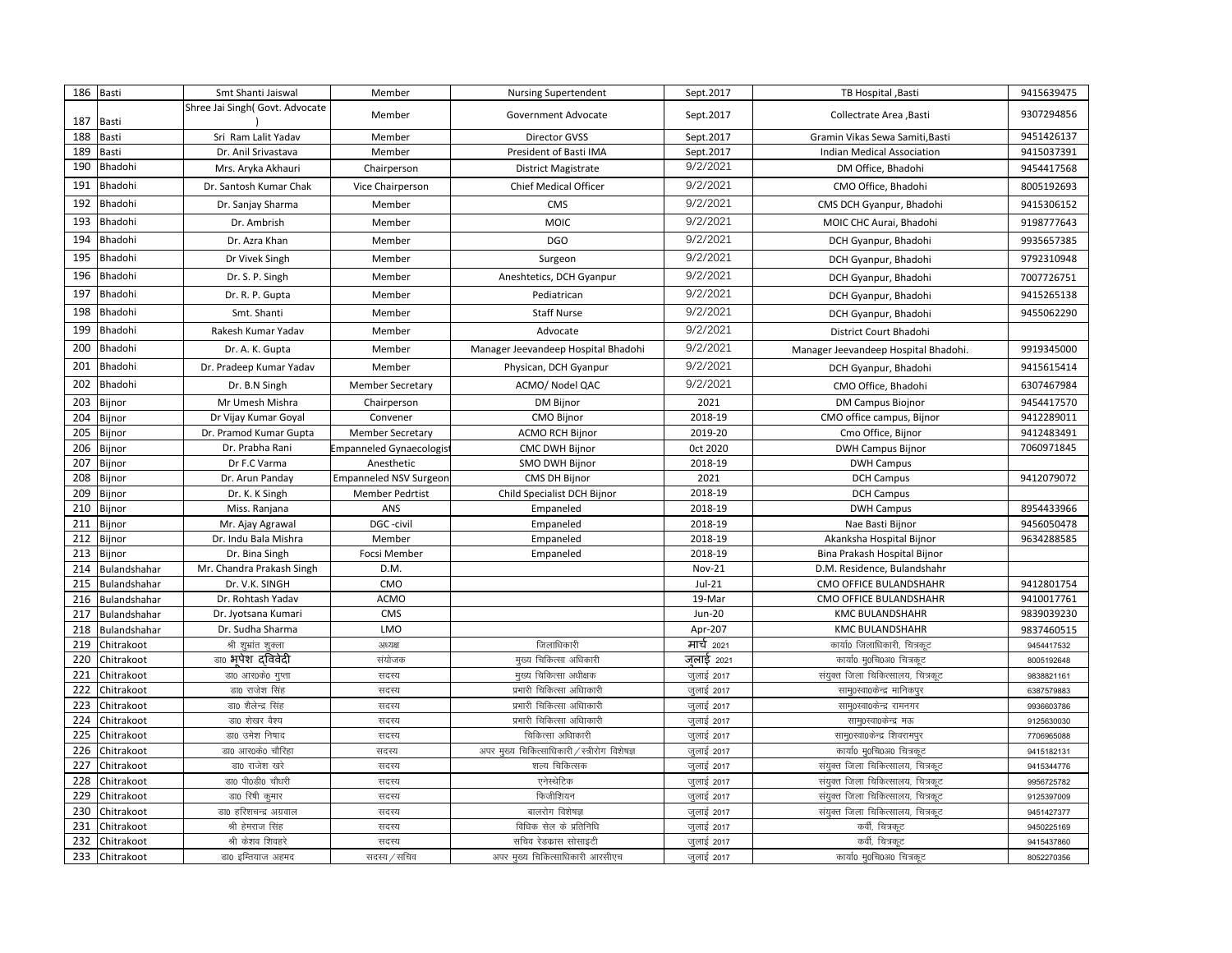| 234 | Deoria       | Ashutosh Nirangan           | President               | <b>IAS</b>                          | 2019-20                   | Deoria                                     | 6398404027   |
|-----|--------------|-----------------------------|-------------------------|-------------------------------------|---------------------------|--------------------------------------------|--------------|
| 235 | Deoria       | Dr Alok Panday              | Convenar                | CMO                                 | 2019-20                   | Deoria                                     | 9415733931   |
| 236 | Deoria       | Dr B .P Singh               | <b>Member Secreatry</b> | ACMO (RCH)                          | 2019-20                   | <b>CMO Office Deoria</b>                   | 9451631711   |
| 237 | Deoria       | Dr.Anand Mohan Verma        | Member                  | <b>CMS Male</b>                     | 2019-20                   | Deoria                                     | 9454320050   |
| 238 | Deoria       | Dr. Alpana Rani Gupta       | Member                  | <b>CMS Female</b>                   | 2019-20                   | Deoria                                     | 9415341600   |
| 239 | Deoria       | All CHC/PHC                 | Member                  | Supptt./MOI/C                       | 2019-20                   | PHC/CHC                                    | $\mathbf 0$  |
| 240 | Deoria       |                             |                         |                                     |                           |                                            |              |
| 241 | Deoria       | Dr. Rakesh Kumar            | Member                  | Surgeon                             | 2019-20                   | DH, Deoria                                 | 9415381389   |
| 242 | Deoria       | Dr. Mani kant Mishra        | Member                  | Anesthesia                          | 2019-20                   | DH, Deoria                                 | 9338007435   |
| 243 | Deoria       | Dr. A.K. Verma              | Member                  | Pediatrician                        | 2019-20                   | DH, Deoria                                 | 9415263771   |
| 244 | Deoria       | Susheela                    | Member                  | Nursing Supptt. DWH                 | 2019-20                   | DWH, Deoria                                | 8423050984   |
| 245 | Deoria       | Smt kamelesh singh          | Member                  | Nursing Supptt.DH                   | 2019-20                   | DH, Deoria                                 | 9532701052   |
| 246 | Deoria       | Satish Chand Tripathi       | Member                  | <b>District Prosecution Officer</b> | 2019-20                   | <b>District Prosecution Officer Deoria</b> | 9451672195   |
| 247 | Deoria       | Dr. Deepika Tiwari          | Member                  | Accredited Private Nursing Home     | 2019-20                   | Dr. Deepika women Care Centre, Deoria      | 8765736374   |
| 248 | Etah         | Mr. Ankit Kumar Agrawal     | Chairperson             | <b>DM</b>                           | April, 2017               | DM Office, Etah                            | 9454417514   |
| 249 | Etah         | Dr. Arvind Kumar Garg       | Convener                | CMO                                 | 8/1/2020                  | CMO Office, Etah                           | 8005192862   |
| 250 | Etah         | Dr.Rajesh Agrawal           | Member                  | CMS (Male)                          | April, 2017               | DMH, Etah                                  | 9412277711   |
| 251 | Etah         | Dr. Ashok kumar             | Member                  | CMS (Female)                        | 10/7/2020                 | DWH, Etah                                  | 9897080277   |
| 252 | Etah         | Dr. Sudhir Kumar            | <b>Member Scretary</b>  | <b>ACMO</b>                         | April, 2017               | CMO Office, Etah                           | 8006674368   |
| 253 | Etah         | Dr. Anita Kumari            | Member                  | Gynaecologist                       | April, 2017               | DWH, Etah                                  | 9837604648   |
| 254 | Etah         | Dr. R.N. Jindal             | Member                  | Orthopaedic Surgeon                 | April, 2017               | DMH, Etah                                  | 9411231631   |
| 255 | Etah         | Dr. Rakesh Dayal            | Member                  | Anaesthetist                        | April, 2017               | DWH, Etah                                  | 9412384797   |
| 256 | Etah         | Dr. Kuldeep Kumar           | Member                  | Paediatrician                       | April, 2017               | DMH, Etah                                  |              |
| 257 | Etah         | Sh. Roop Kishore Gautam     | Member                  | Privet Accredited Nursing Home      | April, 2017               | Jalesar, Etah                              |              |
| 258 | Etah         | Smt. Veera Denial           | Member                  | <b>Nursing Cadre</b>                | April, 2017               | DMH, Etah                                  |              |
| 259 | Etah         | P.K. Tripathi               | Member                  | <b>District DGC</b>                 | April, 2017               | Collectrate, Etah                          |              |
| 260 | Etah         | Dr. Rajesh Saxena           | Member                  | Representative- FOGSI/IMA           | April, 2017               | Court Road, Etah                           |              |
|     |              | All MS/MOIc - Block CHC/PHC | Member                  | MS/MOIC                             | April, 2017               |                                            |              |
| 261 | Etah         |                             |                         |                                     |                           | CHC/PHC, Etah                              |              |
| 262 | Etahwah      | <b>NA</b>                   | <b>NA</b>               | <b>NA</b>                           | <b>NA</b>                 | <b>NA</b>                                  | <b>NA</b>    |
| 263 | Farukhabad   | Ms. Sanjay Kumar Singh IAS  | Chair Person            | <b>DM</b>                           | Sep. 2019                 | Farrukhabad                                | 9454417552   |
| 264 | Farukhabad   | Dr.Satish Chandra           | Member                  | CMO                                 | Feb.2019                  | Farrukhabad                                | 9454455304   |
| 265 | Farukhabad   | Dr Dalvir Singh             | Member                  | <b>ACMO</b>                         | Sep.2017                  | Farrukhabad                                | 8077835500   |
| 266 | Farukhabad   | Dr.Ashok Kumar              | Member                  | CMS (m) Physican                    | 2019                      | Farrukhabad                                | 8299821177   |
| 267 | Farukhabad   | Dr. Kaliash                 | Member                  | CMS (F) Paediatrician               | 2017                      | Farrukhabad                                | 8840648004   |
| 268 | Farukhabad   | Dr.Pradeep Kumar            | Member                  | Anesthist                           | 2018                      | Farrukhabad                                |              |
| 269 | Farukhabad   | Dr.Krishna Boss             | Member                  | <b>DGO DWH</b>                      | 2017                      | Farrukhabad                                | 9454602508   |
| 270 | Farukhabad   | Rizwan Ali                  | Member                  | <b>TSU</b>                          | 2019                      | Farrukhabad                                | 9792044396   |
| 271 | Farukhabad   | Mahesh Yadav                | Member                  | <b>DGC Civil</b>                    | 2017                      | Farrukhabad                                |              |
| 272 | Farukhabad   | Dr. Arvind Gupta            | Member                  | <b>IMA</b>                          | 2017                      | Farrukhabad                                |              |
| 273 | Farukhabad   | Vimla                       | Member                  | Nursing Supt.                       | 2017                      | Farrukhabad                                |              |
| 274 | Farukhabad   | Dr. Madhu Agrwal            | Member                  | DGO-CHC Kaimganj                    | 2019                      | Farrukhabad                                | 9794197806   |
| 275 | Farukhabad   | Dr. Kaliash                 | Member                  | Paediatrician                       | 2017                      | Farrukhabad                                |              |
| 276 | Fatehpur     | Mrs. Apurva Dubey           | Chairperson             | District Magistrate                 | Jan-2021 To Till          | Fatehpur                                   | 05180-224439 |
| 277 | Fatehpur     | Dr. Rajendra Singh          | Vice Chairperson        | <b>Chief Medical Officer</b>        | Aug -2021 to Till<br>date | Fatehpur                                   | 9454455199   |
| 278 | Fatehpur     | Dr. Rekha Rani              | Member                  | CMS                                 | Up to Till date           | District Women Hospital Fatehpur           | 9935164138   |
| 279 | Fatehpur     | Dr. S.P Jauhari             | <b>Member Secretary</b> | ACMO RCH                            | Jun 2019 to Till          | Fatehpur                                   | 7985401345   |
| 280 | Fatehpur     | Dr. Ravi Anand              | Member                  | Surgeon                             | Up to Till date           | District Hospital Fatehpur                 | 8400226622   |
| 281 | Fatehpur     | Dr. K.V Chaudhary           | Member                  | Anesthetist                         | April 2018 to Till        | District Women Hospital Fatehpur           | 6391199751   |
|     | 282 Fatehpur | Dr. Mool Chand              | Member                  | Child Specalist                     | Up to Till date           | Fatehpur                                   | 9450772317   |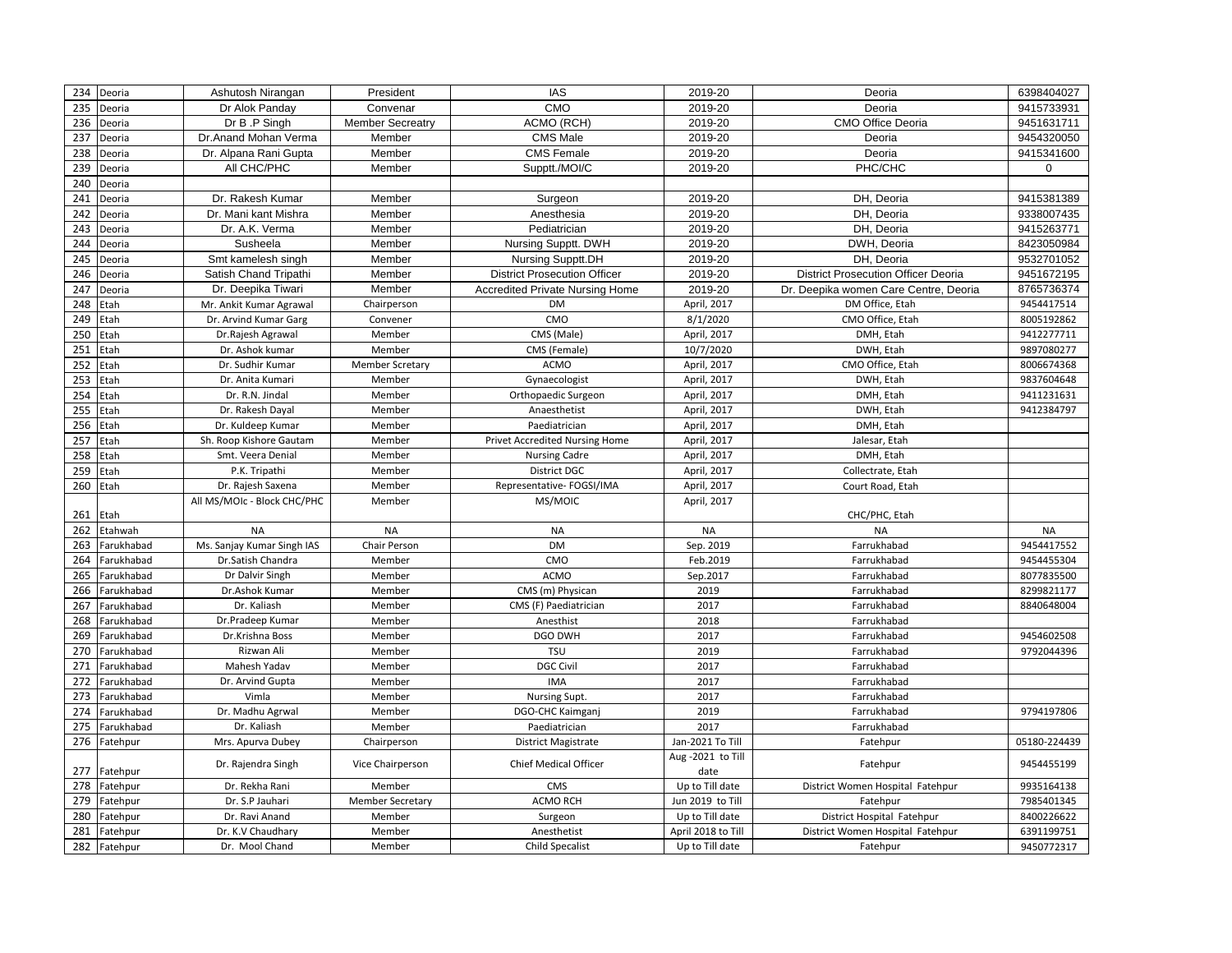|     | 283 Fatehpur    | Mr. Udaya Bhanu          | Member                  | Accredited Private Nursing Home (Broadwell<br>Christian Hospital) | Up to Till date           | Collectorganj, Fatehpur              | 9839519216 |
|-----|-----------------|--------------------------|-------------------------|-------------------------------------------------------------------|---------------------------|--------------------------------------|------------|
|     | 284 Fatehpur    | Rekha rani sachan        | Member                  | <b>Nursing Cader</b>                                              | Nov -2021 to Till<br>date | District Women Hospital Fatehpur     | 9956252858 |
| 285 | Fatehpur        | Brijesh Kumar Shukla     | Member                  | District Level DGC                                                | Up to Till date           | <b>District Court Campus</b>         | 9236064446 |
| 286 | Fatehpur        | Dr. Tejman Singh         | Member                  | Representative FOGSI/IMA                                          | Up to Till date           | IMA Presidence Near DM Avas Fatehpur | 9559045185 |
| 287 | Firozabad       | श्री चन्द्र विजय सिंह    | अध्यक्ष                 | जिलाधिकरी                                                         | जून 2019                  | सिविल लाईन फिरोजाबाद।                | 9454417510 |
| 288 | Firozabad       | डा0 दिनेश कुमार प्रेमी   | संयोजक                  | मुख्य चिकित्सा अधिकरी                                             | सितम्बर 2021              | सिविल लाईन फिरोजाबाद।                | 9411904948 |
| 289 | Firozabad       | डा0 के0के0 गुप्ता        | सचिव सदस्य              | अपर मुख्य चिकित्साधिकारी-प0क0                                     | जून 2013                  | सिविल लाईन फिरोजाबाद।                | 9536093111 |
| 290 | Firozabad       | डा0 साधना राठौर          | सदस्य                   | स्त्री रोग विशेषज्ञ                                               | फरवरी 2017                | जिला महिला चिकित्सालय, फिरोजाबाद।    | 8005192704 |
| 291 | Firozabad       | डा0 राजवीर सिंह          | सदस्य                   | शल्य चिकित्सक                                                     | जनवरी 2015                | जिला चिकित्सालय , फिरोजाबाद          | 9412330834 |
| 292 | Firozabad       | डा0 आलोक कुमार           | सदस्य                   | ऐनेस्थेटिस्ट                                                      | जनवरी 2015                | जिला चिकित्सालय , फिरोजाबाद।         | 9319201494 |
| 293 | Firozabad       | डा0 एल0के0 गुप्ता        | सदस्य                   | बाल रोग विशेषज्ञ                                                  | जनवरी 2015                | जिला चिकित्सालय , फिरोजाबाद          | 9917369900 |
| 294 | Firozabad       | डा0 मिली अग्रवाल         | सदस्य                   | प्राईवेट एकीडिट नर्सिग होम                                        | जनवरी 2015                | कमलेश नर्सिग होम फिरोजाबाद           | 9997599945 |
| 295 | Firozabad       | श्रीमती सुमन कुशवाहा     | सदस्य                   | नर्सिग कैडर                                                       | जनवरी 2015                | जिला महिला चिकित्सालय, फिरोजाबाद     |            |
| 296 | Firozabad       | श्री प्रभात कुमार नगीना  | सदस्य                   | जनपद स्तर डी0जी0सी0                                               | 25 जनवरी 2019             | बार काउन्सिल फिरोजाबाद               |            |
| 297 | Firozabad       | श्री जफर आलम             | सदस्य                   | प्रतिनिधि—स्वयंसेवी संस्था / अभिप्रमाणित निजी स्वास्थ्य संस्था    | जनवरी 2015                | चाइल्ड लाइन फिरोजाबाद                | 9058207770 |
| 298 | Firozabad       | डा0 शिखा जैन             | सदस्य                   | प्रतिनिधि–थ्ळ्ळैष्ध्प्ड।                                          | जनवरी 2017                | जैन नर्सिग हेाम फिरोजाबाद            | 8954000104 |
| 299 | <b>GB Nagar</b> | Dr. Sunil Sharma         | CMO                     | <b>NA</b>                                                         | 7/1/2021                  | CMO office, Sec39, Noida 201301      | 8218150629 |
| 300 | GB Nagar        | Dr.Bharat Bhushan        | ACMO (RCH)              | <b>NA</b>                                                         | 4/1/2020                  | CMO office, Sec39, Noida 201301      | 9818030770 |
| 301 | <b>GB Nagar</b> | K.K.Bhaskar              | <b>ARO</b>              | <b>NA</b>                                                         | 4/1/2020                  | CMO office, Sec39, Noida 201301      | 9871073399 |
| 302 | Ghaziabad       | Rakesh Kumar Singh       | President               | D.M.                                                              | June,21                   | Ghaziabad                            | 8527240100 |
| 303 | Ghaziabad       | Dr. Bhavtosh Shankhdhar  | Convener                | <b>Chief Medical Officer</b>                                      | July, 2021                | Ghaziabad                            | 9454455188 |
|     |                 |                          |                         |                                                                   |                           |                                      |            |
| 304 | Ghaziabad       | Dr. Vishram singh        | <b>Member Secretary</b> | Add Chief Medical Officer/Nodal Officer-OA                        | Feb, 2021                 | Ghaziabad                            | 9958665501 |
| 305 | Ghaziabad       | Dr. Sangeeta Goyel       | Member                  | Chief Medical Superintendent(DWH)                                 | Feb, 2021                 | Ghaziabad                            | 8750611784 |
| 306 | Ghaziabad       | Dr.Sanjay tewatia        | Member                  | Chief Medical Superintendent(DCH)                                 | Feb, 2021                 | Ghaziabad                            | 9540621464 |
| 307 | Ghaziabad       | Dr. Anurag Bhargav       | Member                  | Chief Medical Superintendent(MMG)                                 | Feb, 2021                 | Ghaziabad                            | 9958730038 |
| 308 | Ghaziabad       | Dr. D.M. Saxena          | Member                  | Dy. CMO/Nodal Officer(NUHM)                                       | April, 17                 | Ghaziabad                            | 9810128524 |
| 309 | Ghaziabad       | Dr. Dinesh               | Member                  | Anesthetic/MS-CHC Muradnagar                                      | January, 17               | Ghaziabad                            | 9412629971 |
| 310 | Ghaziabad       | Dr. Surynshu Ojha        | Member                  | Anesthetic-DCH Sanjaynagar                                        | June, 16                  | Ghaziabad                            | 9999020749 |
| 311 | Ghaziabad       | Dr.Bharat Bhushan        | Member                  | MS-CHC Dasna                                                      | April, 16                 | Ghaziabad                            | 7838973819 |
| 312 | Ghaziabad       | Dr. Kailash Chand        | Member                  | <b>MS-CHC</b> Modinagar                                           | March, 20                 | Ghaziabad                            | 8130187442 |
| 313 | Ghaziabad       | Dr. Neeraj               | Member                  | MOI/C- BPHC Bhojpur                                               | June, 16                  | Ghaziabad                            | 8006674728 |
| 314 | Ghaziabad       | Smt. R.K. Singh          | Member                  | Nursing Superintendent-DWH                                        | April, 17                 | Ghaziabad                            |            |
| 315 | Ghaziabad       | Sri. J.P. Mishra         | Member                  | Legal Cell representative                                         | April, 17                 | Ghaziabad                            | 9810354002 |
| 316 | Ghaziabad       | Dr. Nalini Garg          | Member                  | President-FOGSI                                                   | April, 17                 | Ghaziabad                            | 9456830383 |
| 317 | Ghaziabad       | Mrs yamini Saxena        | Member                  | Representative-MAMTA(NGO)                                         | April,17                  | Ghaziabad                            | 8076424750 |
| 318 | Ghaziabad       | Dr. Richa Gupta          | Member                  | Krishna Family Hospital(Pvt Hospital)                             | April,17                  | Ghaziabad                            |            |
| 319 | Ghaziabad       | Dr. Apoorva              | Member                  | <b>DQAC</b>                                                       | June, 19                  | Ghaziabad                            | 8868056389 |
| 320 | Ghazipur        | Sri Mangala Prasad Singh | Chairperson             | District Magistrate, Ghazipur                                     | 03.10.2020                | Ghazipur                             | 9454417577 |
| 321 | Ghazipur        | Dr GC Mauriya            | Convener                | Chief Medical officer, Ghazipur                                   | 05.12.2016                | Ghazipur                             | 8005192658 |
| 322 | Ghazipur        | Dr KK Verma              | <b>Member Secretary</b> | Add. Chief Medical office (FP)-Ghazipur                           | 05.12.2016                | Ghazipur                             | 9415974717 |
| 323 | Ghazipur        | Dr Vineeta Jaiswal       | Member                  | Sr. Consultant / Gynaecologist                                    | 05.12.2016                | Ghazipur                             | 9415256068 |
| 324 | Ghazipur        | Dr Tanveen Afroj         | Member                  | Pedt. DH Ghazipur                                                 | 05.12.2016                | Ghazipur                             | 9415830065 |
| 325 | Ghazipur        | Dr Rajni Rai             | Member                  | Pvt Accrediated Nurshing Home                                     | 05.12.2016                | Ghazipur                             | 9415231276 |
| 326 | Ghazipur        | Dr Surjeet Vishkarma     | Member                  | Nurshing Cadre Ghazipur                                           | 05.12.2016                | Ghazipur                             | 9453361800 |
| 327 | Ghazipur        | Smt Bacchi Devi          | Member                  | Distrtict Level DGC Ghazipur                                      | 05.12.2016                | Ghazipur                             | 9450724708 |
| 328 | Ghazipur        | Dr Bawan Das             | Member                  | FOGGSI/IMA Ghazipur                                               | 05.12.2016                | Ghazipur                             | 9415231276 |
| 329 | Ghazipur        | Dr Rajni Rai             | Member                  | NGO Ghazipur                                                      | 05.12.2016                | Ghazipur                             | 9415889191 |
|     | 330 Gonda       | Markande Shahi           | Chairman                | DM Gonda                                                          | 26/4/2018                 | DM Gonda                             | 9454417537 |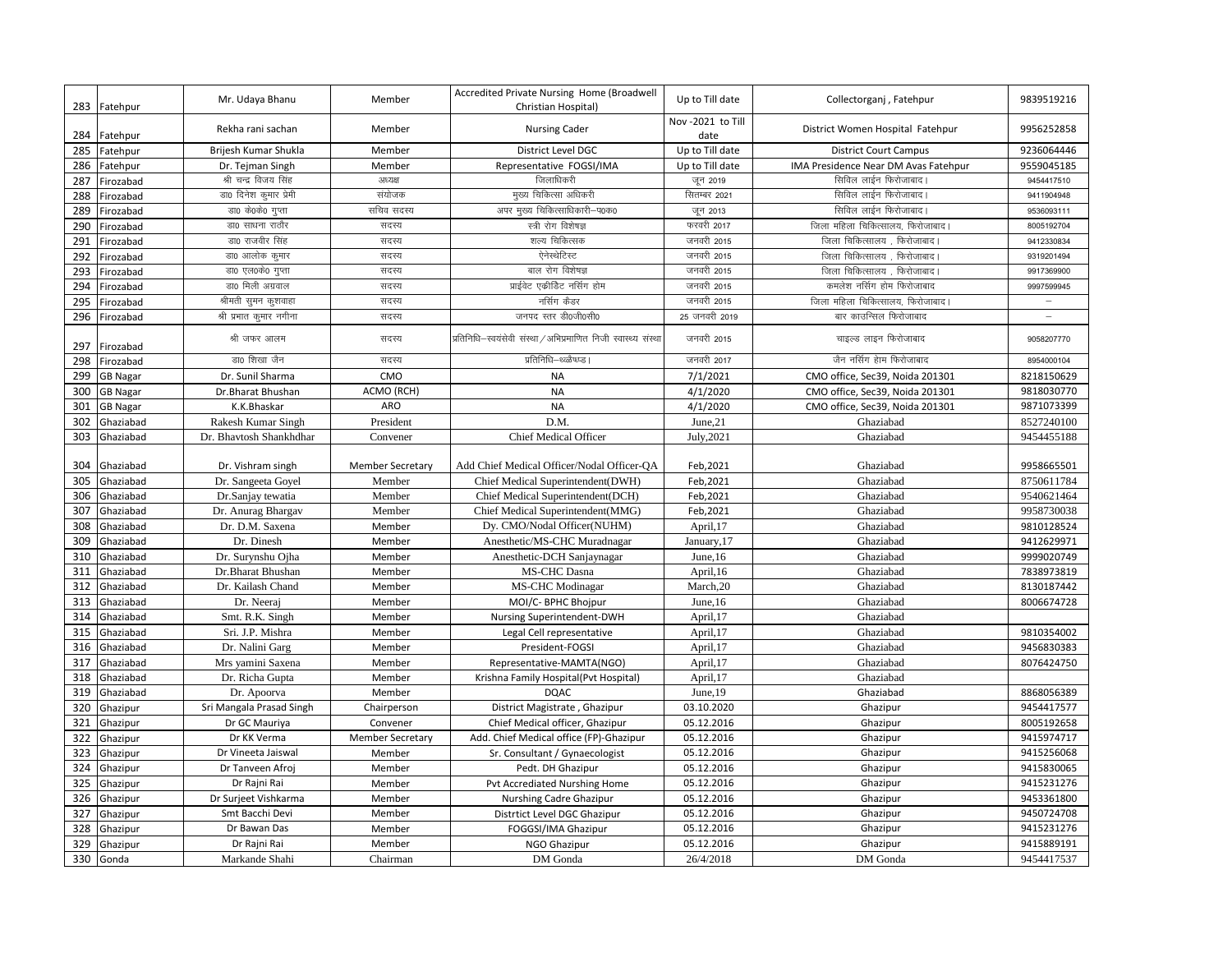| 331 | Gonda     | Dr. Radheshyam Kesari    | Convener                | CMO Gonda                        | 26/4/2018 | CMO Gonda               | 8005192659    |
|-----|-----------|--------------------------|-------------------------|----------------------------------|-----------|-------------------------|---------------|
| 332 | Gonda     | Dr.A P Singh             | Member                  | Nodal QA Gonda                   | 26/4/2018 | <b>ACMO</b> Gonda       | 9794820216    |
| 333 | Gonda     | Dr. Ghanshyam Singh      | Member                  | CMS, DH, Gonda                   | 26/4/2018 | DH, Gonda               | 8005192753    |
| 334 | Gonda     | Dr. Sushama Singh        | Member                  | CMS, DWH, Gonda                  | 26/4/2018 | DWH, Gonda              | 8005192752    |
| 335 | Gonda     | Dr. V.K.Gupta            | Member                  | Surgeon                          | 26/4/2018 | DH, Gonda               | 9839034964    |
| 336 | Gonda     | Dr. Yogendra Singh       | Member                  | Surgeon                          | 26/4/2018 | DWH, Gonda              | 9415077154    |
| 337 | Gonda     | Dr. Sameer Gupta         | Member                  | Surgeon                          | 26/4/2018 | DH, Gonda               |               |
| 338 | Gonda     | Dr. Ram Lakhan           | Member                  | <b>Child Specialist</b>          | 26/4/2018 | DWH, Gonda              | 9648067726    |
| 339 | Gonda     | Dr.Sushil Kumar          | Member                  | <b>BAMS</b>                      | 26/4/2018 | QAC Con., CMO Off.      | 9453957933    |
| 340 | Gonda     | Mr. Dinesh Kumar Mishra  | Member                  | Matron, DH, Gonda                | 26/4/2018 | DH, Gonda               |               |
| 341 | Gonda     | Mrs. Ramola Janson       | Member                  | Matron, DWH, Gonda               | 26/4/2018 | DWH, Gonda              | 6307305667    |
| 342 | Gonda     | Mr. Nirvikaar Singh      | Member                  | Legal Cell                       | 26/4/2018 | CMO, Office, Gonda      |               |
| 343 | Gonda     | Dr. O.N.Pandey           | Member                  | SCPM Hospital, Gonda             | 26/4/2018 | SCPM Hospital, Gonda    |               |
| 344 | Gorakhpur | Vijay Kiran Anand        | Chairman                | D.M                              |           | D.M.Office Gorakhpur    | 9454417544    |
| 345 | Gorakhpur | Indrajeet Singh          | Vice Chairman           | C.D.O                            |           | C.D.O. Office Gorakhpur | 9454416251    |
| 346 | Gorakhpur | Dr. Ashutosh Kumar Dubey | Convener                | C.M.O                            |           | C.M.O.Office. Gorakhpur | 8005192660    |
| 347 | Gorakhpur | Dr. J.S.P. Singh         | Member                  | C.M.S                            |           | DH Gorakhpur            | 8005192765    |
| 348 | Gorakhpur | Dr. Neena Tripathi       | Member                  | C.M.S                            |           | <b>DWH Gorakhpur</b>    | 9450570880    |
| 349 | Gorakhpur | Dr. Nand Kumar           | Secretary               | A.C.M.O./Nodal Quality Assurance |           | C.M.O.Office. Gorakhpur | 9450234442    |
| 350 | Gorakhpur | All Supt/Moic            | Member                  | Attach file 1                    |           | All CHC/PHC Gorakhpur   | Attach file 1 |
| 351 | Gorakhpur | Dr. Vikash Agrawal       | Member                  | <b>Child Specialist</b>          |           | CHC Campierganj         | 9369671857    |
| 352 | Gorakhpur | Dr. V.K.Suman            | Member                  | Phycian                          |           | DH Gorakhpur            | 9415321633    |
| 353 | Gorakhpur | Dr. Reeta Gautam         | Member                  | Gynaecologist                    |           | <b>DWH Gorakhpur</b>    | 9454642765    |
| 354 | Gorakhpur | Dr. Dhananjay Kumar      | Member                  | Surgeon                          |           | CHC Pipraich            | 9415314596    |
| 355 | Gorakhpur | Dr. R.P.Gautam           | Member                  | Anestheticst                     |           | CHC Pipraich            | 9415267816    |
| 356 | Gorakhpur | Varunika messey          | Member                  | <b>Nursing Supritendent</b>      |           | DH Gorakhpur            | 7007444149    |
| 357 | Gorakhpur | Smt. Reeta               | Member                  | <b>Nursing Supritendent</b>      |           | <b>DWH Gorakhpur</b>    | 6394871844    |
| 358 | Gorakhpur | Mr. K.K.Yadav            | Member                  | <b>District Lawyer</b>           |           | DM Office Gorakhpur     | 9450281373    |
| 359 | Hamirpur  | Dr. chandra Bhushan      | Chairperson             | <b>DM Hamirpur</b>               | Oct-20    | Hamirpur                | 9839810000    |
| 360 | Hamirpur  | Dr Ashok Ravat           | Convener                | <b>CMO Hamirpur</b>              | Dec-19    | Hamirpur                | 8005192661    |
| 361 | Hamirpur  | Dr. P K Singh            | <b>Member Secretary</b> | <b>RCH Nodal Hamirpur</b>        | $Jan-15$  | Hamirpur                | 9450143731    |
| 362 | Hamirpur  | DR Aasha Scahan          | Member                  | Gynaecologist                    | $Jan-15$  | Hamirpur                | 9450855181    |
| 363 | Hamirpur  | Dr. Vinay Prakash        | Member                  | Surgeon                          | Nov-16    | Hamirpur                | 9919817520    |
| 364 | Hamirpur  | Dr. Ashutosh Niranjan    | Member                  | Child Spec                       | Dec-18    | Hamirpur                | 7860073904    |
| 365 | Hamirpur  | Dr. Fauzia Anjum         | Member                  | CMS DWH                          | Sep-20    | Hamirpur                | 9451612453    |
| 366 | Hamirpur  | DR R T Benergy           | Member                  | Anestetic DMH                    | Nov-16    | Hamirpur                | 9450128320    |
| 367 | Hamirpur  | SMT Radha                | Member                  | Mattren                          | Nov-19    | Hamirpur                | 7985267833    |
| 368 | Hamirpur  | Rama sachan              | Member                  | <b>Staff Nurse</b>               | Oct-19    | Hamirpur                | 9616829293    |
| 369 | Hamirpur  | Farook Ahmed             | Member                  | Advocate Hamirpur                | $Jan-15$  | Hamirpur                | 9935682251    |
| 370 | Hapur     | Mr. Anuj Singh           | Chairperson             | <b>DM</b>                        | Feb 2021  | Anand Vihar, Hapur      | 9454449848    |
| 371 | Hapur     | Dr. Rekha Sharma         | Convener                | CMO                              | Oct 2019  | Modi Nagar Road, Hapur  | 9827078465    |
| 372 | Hapur     | Dr. Praveen Sharma       | Member                  | Dy CMO                           | Oct-16    | Modi Nagar Road, Hapur  | 9760034759    |
| 373 | Hapur     | Dr. Ravindra Kumar       | Member                  | Gen. Surgeon                     | $Oct-16$  | CHC Garh                | 7055012255    |
| 374 | Hapur     | Dr. Atul Anand           | Member                  | Eye Surgeon                      | $Oct-16$  | CHC Hapur               | 9891446385    |
| 375 | Hapur     | Dr. Dipti Malik          | Member                  | Gynaecologist                    | $Oct-16$  | CHC Garh                | 9313186001    |
| 376 | Hapur     | Dr. Praveen Gupta        | Member                  | Anaesthetist                     | $Oct-16$  | CHC Garh                | 9358211807    |
| 377 | Hapur     | Dr. Mahesh Chand         | Member                  | Pathologist                      | $Oct-16$  | CHC Hapur               | 7417018885    |
| 378 | Hapur     | Dr. Samrendra Rai        | Member                  | Pediatrician                     | 2018      | CHC Hapur               | 9415869582    |
| 379 | Hapur     | Dr. V.P. Agrawal         | Member                  | <b>IMA Secretary</b>             | 2018      | IMA, Hapur              | 9837086124    |
| 380 | Hapur     | Sh. Satish Kumar         | Member                  | <b>DPM</b>                       | $Oct-16$  | DPMU Hapur              | 8171344400    |
|     | 381 Hapur | Sh. Ajeet Singh Adv.     | Member                  | Legal Cell                       | 2018      | Hapur                   | 9927700140    |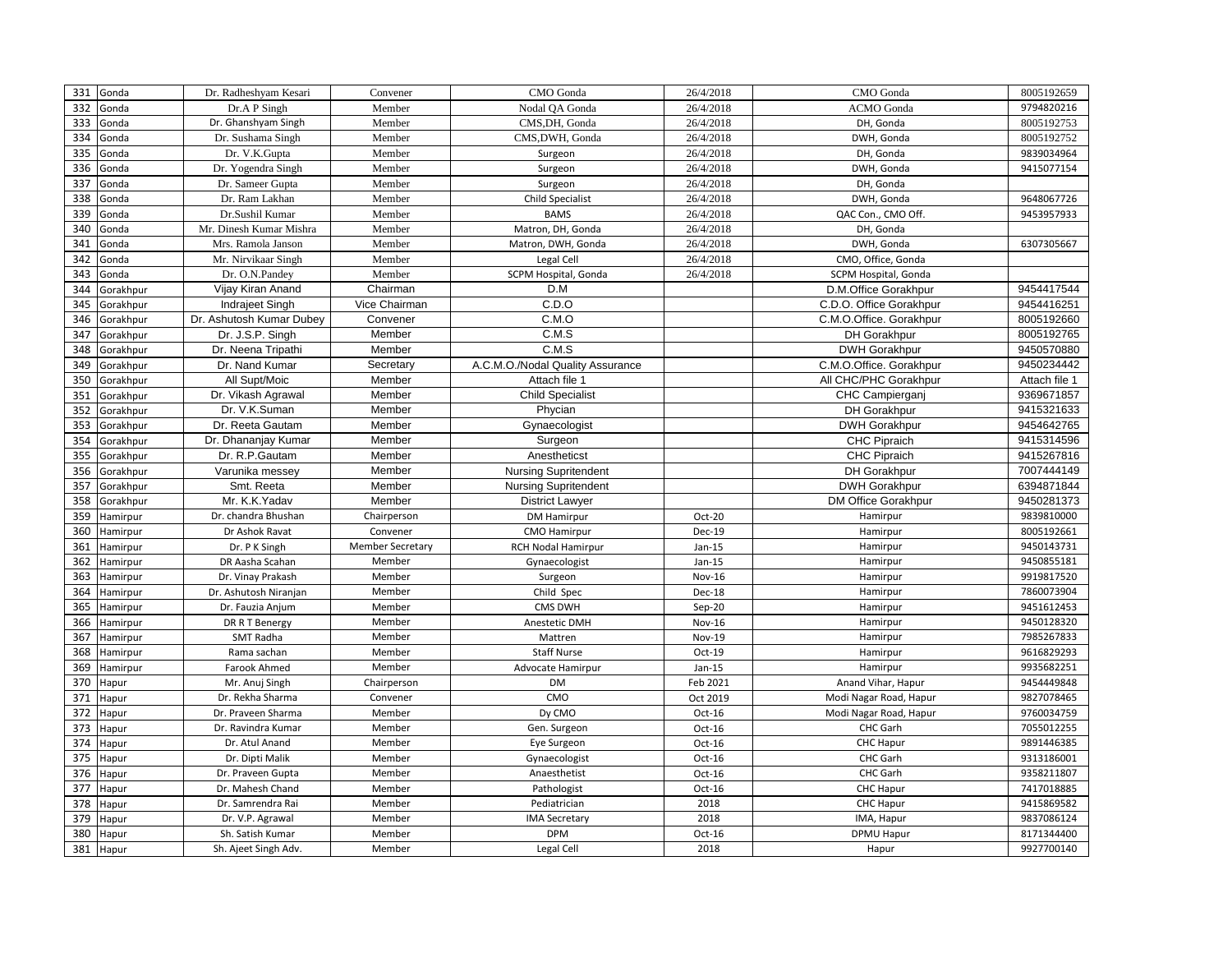| 382 | Hapur                  | Smt. Ekta                            | Member              | <b>Staff Nurse</b>                                                              | 2019                    | CHC Hapur                                                         | 6396452142               |
|-----|------------------------|--------------------------------------|---------------------|---------------------------------------------------------------------------------|-------------------------|-------------------------------------------------------------------|--------------------------|
| 383 | Hardoi                 | श्री अविनाश क्मार                    | अध्यक्ष             | जिलाधिकारी                                                                      | Aug/2020                | हरदोई                                                             | 9454417556               |
| 384 | Hardoi                 | डा0 सूर्यमणी त्रिपाठी                | संयोजक              | मुख्य चिकित्सा अधिकारी                                                          | Jul/2020                | कोयल बाग कालोनी, हरदोई                                            | 9454455207               |
| 385 | Hardoi                 | डा0 स्वामी दयाल                      | सचिव सदस्य          | अपर मुख्य चिकित्साधिकारी-प0क0                                                   | 2018                    | हरदोई                                                             |                          |
| 386 | Hardoi                 | डा0 अशोक प्रियदर्शी                  | सदस्य               | शल्य चिकित्सक                                                                   | Sep/2016                | हरदोई                                                             | 9450377992               |
| 387 | Hardoi                 | डा0 विकास चन्द्रा                    | सदस्य               | एनेस्थेटिस्ट                                                                    |                         | जिला चिकित्सालय, पुरूष, हरदोई                                     | 9532754206               |
| 388 | Hardoi                 | डा0 सूनील कुमार                      | सदस्य               | बाल रोग विशेषज्ञ                                                                |                         | जिला महिला चिकित्सालय. हरदोई                                      | 9919712119               |
| 389 | Hardoi                 | निर्मला नर्सिंग होम                  | सदस्य               | प्राईवेट एकीडिट नर्सिग होम                                                      |                         | नघेटा रोड, हरदोई                                                  |                          |
| 390 | Hardoi                 | कोकिला                               | सदस्य               | नर्सिग कैडर                                                                     | Sep/2016                | जिला महिला चिकित्सालय, हरदोई                                      | 9936582518               |
| 391 | Hardoi                 | जनपद स्तर डी0जी0सी0                  | सदस्य               | जनपद स्तर डी0जी0सी0                                                             | 2015                    | नघेटा रोड, हरदोई                                                  |                          |
| 392 | Hardoi                 | यूनिसेफ                              | सदस्य               | प्रतिनिधि-स्वयंसेवी संस्था / अभिप्रमाणित निजी स्वास्थ्य संस्था                  |                         |                                                                   | 8004933595               |
| 393 | Hardoi                 | डा0 विनोद शुक्ला                     | सदस्य               | प्रतिनिधि–थ्ळ्ळैष्ध्प्ड ।                                                       | 2015                    | रामदत्त चौराहा. हरदोई                                             |                          |
| 394 | Hathras                | रमेश रंजन                            | अध्यक्ष             | जिलाधिकारी                                                                      | 26.03.2018              | जिलाधिकारी, कार्यालय हाथरस                                        | 9454417515               |
| 395 | Hathras                | डा0 सी0एम0 चतुर्वेदी                 | संयोजक              | मुख्य चिकित्सा अधिकारी                                                          | 18.01.2018              | कार्यालय मुख्य चिकित्सा अधिकारी, हाथरस                            | 8005192663               |
| 396 | Hathras                | डा0 सूर्य प्रकाश <b>पाल</b>          | सदस्य               | मुख्य चिकित्सा अधीक्षक                                                          | 18.01.2018              | जिला बागला चिकित्सालय, हाथरस।                                     | 9411684524               |
| 397 | Hathras                | डा0 विजेन्द्र सिंह                   | सदस्य               | मुख्य चिकित्सा अधीक्षक                                                          | 18.01.2018              | एम0डी0टी0बी0 हॉस्पीटल, हाथरस।                                     | 7500554440               |
| 398 | Hathras                | डा0 मयंक बंसल                        | सदस्य               | प्रभारी चिकित्सा अधिकारी                                                        | 18.01.2018              | साम्0स्वा0केन्द्र, सादाबाद।                                       | 9557156362               |
| 399 | Hathras                | डा0 एस0 पी0 सिंह                     | सदस्य               | प्रभारी चिकित्सा अधिकारी                                                        | 18.01.2018              | साम्0स्वा0केन्द्र, सासनी ।                                        | 8755608833               |
| 400 | Hathras                | <sub>डा0</sub> रजनीश यादव            | सदस्य               | प्रभारी चिकित्सा अधिकारी                                                        | 18.01.2018              | सामु0स्वा0केन्द्र, सिकन्दराराऊ                                    | 9410002260               |
| 401 | Hathras                | डा0 आर0 के0 वर्मा                    | सदस्य               | प्रभारी चिकित्सा अधिकारी                                                        | 18.01.2018              | साम्oस्वाoकेन्द्र, सहपऊ।                                          | 9758168885               |
| 402 | Hathras                | <sub>डा0</sub> विजय आनन्द            | सदस्य               | प्रभारी चिकित्सा अधिकारी                                                        | 18.01.2018              | साम्0स्वा0केन्द्र, हसायन।                                         | 8630344241               |
| 403 | Hathras                | डा0 पवन राजपूत                       | सदस्य               | प्रभारी चिकित्सा अधिकारी                                                        | 18.01.2018              | साम्oस्वाoकेन्द्र, महौ                                            | 8439943179               |
| 404 | Hathras                | डा0 वरूण चौधरी                       | सदस्य               | प्रभारी चिकित्सा अधिकारी                                                        | 18.01.2018              | साम्0स्वा0केन्द्र, मुरसान।                                        | 8979834445               |
| 405 | Hathras                | डा0 मंजू रानी                        | सदस्य               | स्त्री रोग विशेषज्ञ                                                             | 18.01.2018              | जिला महिला चिकित्सालय हाथरस                                       | 9760268468               |
| 406 | Hathras                | <sub>डा0</sub> अनिल मौर्या           | सदस्य               | शल्य चिकित्सक                                                                   | 18.01.2018              | जिला पुरूष चिकित्सालय, हाथरस।                                     | 8126415589               |
| 407 | Hathras                | श्रीमती <b>मनोरमा</b>                | सदस्य               | नर्सिग कैडर                                                                     | 18.01.2018              | जिला महिला चिकित्सालय हाथरस                                       | 9458050727               |
| 408 | Hathras                | श्री प्रमोद गुप्ता                   | सदस्य               | जनपद स्तर डी0जी0सी0                                                             | 18.01.2018              | जनपद स्तर डी0जी0सी0, हाथरस।                                       | 9027352263               |
| 409 | Hathras                | श्री अशोक कुमार                      | सदस्य               | प्रतिनिधि-स्वयंसेवी संस्था / अभिप्रमाणित निजी स्वास्थ्य संस्था                  | 18.01.2018              | प्रतिनिधि रोटरी क्लब, हाथरस                                       |                          |
|     | 410 Hathras            | डा0 सन्तोष कुमार                     | सदस्य सचिव          | अपर मुख्य चिकित्सा अधिकारी / नोडल अधिकारी, क्वालिटी<br>एश्योरेस / परिवार कल्याण | 18.01.2018              | कार्यालय मुख्य चिकित्सा अधिकारी, हाथरस।                           | 9897070512               |
| 411 | Hathras                | श्री आशीष कुमार शर्मा                | सदस्य               | जिला परिवार नियोजन विशेष्ज्ञा <b>टीoएसoयo</b>                                   | 15.01.2019              | कार्यालय मुख्य चिकित्सा अधिकारी, हाथरस।                           | 8574762007               |
| 412 | Jalaun                 | Mrs.Priyanka Niranjan                | Chairperson         | <b>DM</b>                                                                       | $Jan-18$                | Urai-Jalaun                                                       |                          |
| 413 | Jalaun                 | Dr. N.D. Sharma                      | Vice Chairperson    | <b>CMO</b>                                                                      | $Jan-18$                | Urai-Jalaun                                                       |                          |
| 414 | Jalaun                 | Dr. Avnish Banaudha                  | Member              | <b>CMS</b>                                                                      | $Jan-18$                | Urai-DMH                                                          |                          |
| 415 | Jalaun                 | Dr. Sunita Banaudha                  | Member              | <b>CMS</b>                                                                      | $Jan-18$                | Urai-DWH                                                          |                          |
| 416 | Jalaun                 | Dr. Virendar Kumar Singh             | Member              | <b>ACMO</b>                                                                     | $Jan-18$                | Urai-Jalaun                                                       |                          |
| 417 | Jalaun                 | Dr.P.C. Purohit                      | Member              | <b>IIM</b> President                                                            | $Jun-18$                | Urai-Jalaun                                                       |                          |
| 418 | Jalaun                 | Dr. Sanjiv Kumar Agrawal             | Member              | Pediatric                                                                       | $Jan-18$                | Urai-DMH                                                          |                          |
| 419 | Jalaun                 | Dr. S.K. Pal                         | Member              | Pediatric                                                                       | $Jan-18$                | Urai-DWH                                                          |                          |
| 420 | Jalaun                 | <b>MOIC Kalpi</b>                    | Member              | <b>MOIC</b>                                                                     | $Jan-18$                | CHC-Kalpi                                                         |                          |
| 421 | Jalaun                 | or, Pindari,Chiriya Rampura,Kutl     | Member              | <b>MOIC</b>                                                                     | $Jan-18$                | HC-Pindari, PHC-Chiriya, CHC Rampura, PHC - Kuthaund, PHC- Babai. |                          |
| 422 | Jalaun                 | Dr. Anjana Gupta                     | Member              | Private Doctor                                                                  | $Jan-18$                | Rajaram Kalawati Hospital Urai                                    |                          |
| 423 | Jalaun                 | Dr. Mo Ahmad Riyaj                   | Member              | <b>DGC Vidhik Sell</b>                                                          | $Jan-18$                | Urai-Jalaun                                                       |                          |
| 424 | Jalaun                 | Kamlesh Verma                        | Member              | Metran                                                                          | $Jan-18$                | DH-Urai                                                           |                          |
| 425 | Jalaun                 | Vidya Devi                           | Member              | Sister                                                                          | $Jan-18$                | DWH-Urai                                                          |                          |
| 426 | Jalaun                 | Pravin Jadaun                        | Member              | <b>NGO</b>                                                                      | $Jan-18$                | Urai-Jalaun                                                       |                          |
|     |                        |                                      |                     |                                                                                 |                         |                                                                   |                          |
| 427 | Jaunpur                | Shri. Manish Kumar Verma             | Chairperson         | IAS                                                                             | 10/1/2019               | Jaunpur                                                           | 9454417578               |
| 428 | Jaunpur                | Dr. Laxmi Singh                      | Convener            | MBBS-Gyneo                                                                      | 6/30/2020               | Jaunpur                                                           | 8005192665               |
| 429 | Jaunpur<br>430 Jaunpur | Dr. Rajeev Yadav<br>Dr. Tabssum Bano | Secretary<br>Member | <b>MBBS</b><br><b>DGO</b>                                                       | 10/30/2019<br>7/25/2017 | Jaunpur<br>Jaunpur                                                | 9415621736<br>8303339567 |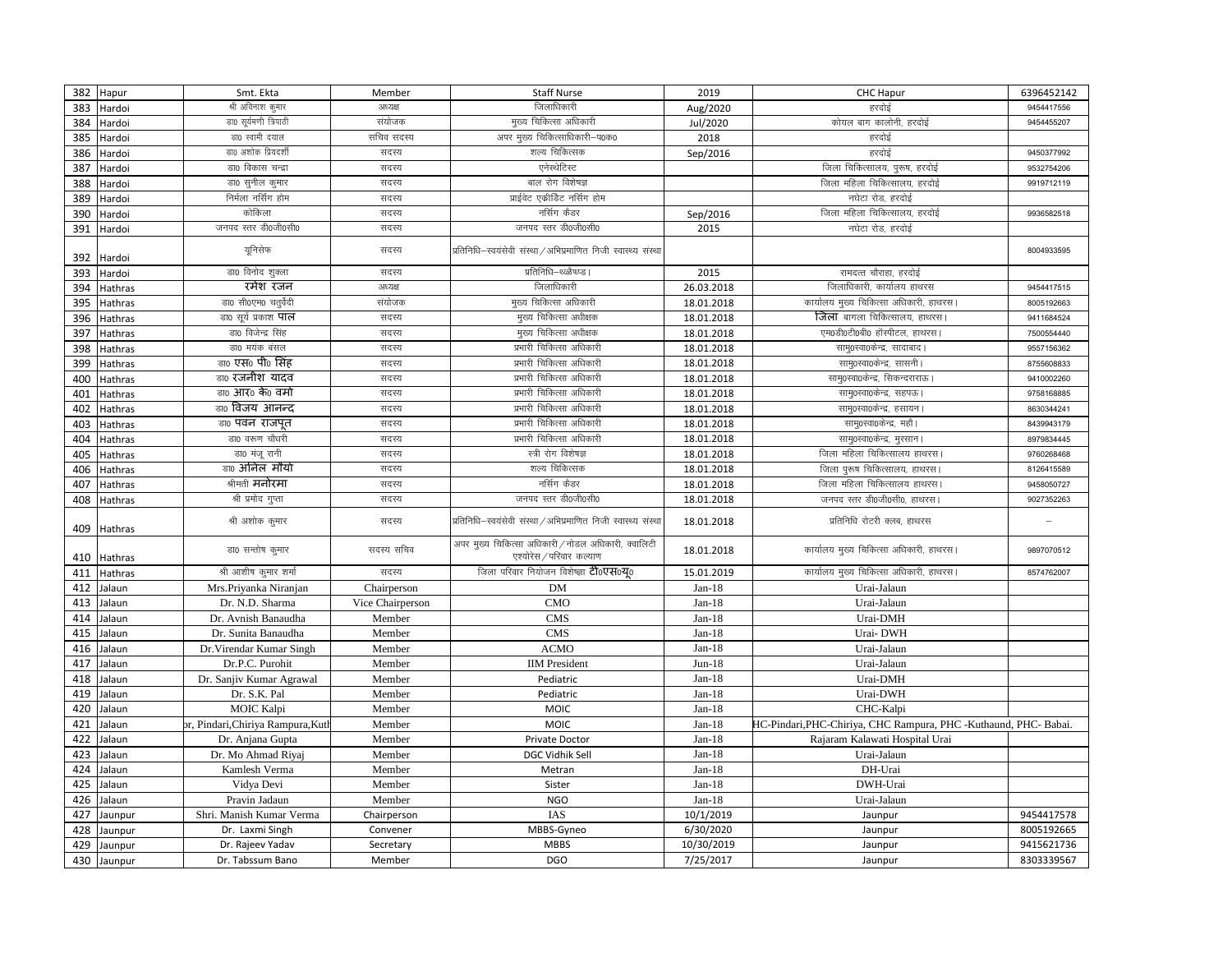| 431 | Jaunpur        | Dr. R.K. Gupta          | Member            | <b>DGO</b>                                  | 7/25/2017        | Jaunpur                                          | 9919202190   |
|-----|----------------|-------------------------|-------------------|---------------------------------------------|------------------|--------------------------------------------------|--------------|
| 432 | Jhansi         | Mr. Ravindra Kumar      | Chairperson       | DM                                          | 10/24/2021       | <b>JHANSI</b>                                    | 9454417547   |
| 433 | Jhansi         | Dr. Anil Kumar          | Convener          | <b>CMO</b>                                  | 10/27/2021       | CMO Office Jhansi                                | 8005192667   |
| 434 | Jhansi         | Dr. Suman               | Member            | <b>CMS</b>                                  | 10/1/2021        | <b>DWH</b> Jhansi                                | 9690747796   |
| 435 | Jhansi         | Dr. Ravi Shankar        | Member            | <b>MOIC</b>                                 | 11/19/2016       | <b>MOIC</b> Badagaon                             | 9450077949   |
| 436 | Jhansi         | Dr. Soniya Singh        | Member            | Surgeon                                     | 11/19/2016       | DH Jhansi                                        | 8126155955   |
| 437 | Jhansi         | Dr. D.S. Gupta          | Member            | Physician                                   | 11/19/2016       | DH Jhansi                                        | 9450074831   |
| 438 | Jhansi         | Dr. Rajni Verma         | Member            | Metrin                                      | 8/28/2014        | <b>DWH</b> Jhansi                                | 9415057566   |
| 439 | Jhansi         | Shri Manish Yadav       | Member            | District Govt. Advocate                     | 11/19/2016       | District Court Campus Jhansi                     | 9415057566   |
| 440 | Jhansi         | Dr. V.K. Gupta          | Member            | President IMA                               | 5/22/2017        | <b>IMA</b> Jhansi                                | 9918704568   |
| 441 | Jhansi         | DR. N.K. Jain           | Sectery Member    | <b>ACMO</b>                                 | 8/28/2014        | CMO Office Jhansi                                | 9838091847   |
| 442 | Jhansi         | Dr. Manish Khare        | Member            | District Manager QA                         | 5/22/2017        | CMO Office Jhansi                                | 9300485213   |
| 443 | Kannauj        | Mr. Rakesh Kumar Mishra | Chairperson       | <b>DM</b>                                   | Feb-20           | DM Office                                        | 9454417555   |
| 444 | Kannauj        | Dr. Krishna Swaroop     | Co-ordinator      | <b>CMO</b>                                  | Oct-17           | CMO Office, Kannauj                              | 9839030075   |
| 445 | Kannauj        | Dr. DP Arya             | Secretary Member  | <b>ACMO</b>                                 | $Oct-21$         | CMO Office, Kannauj                              | 9415170572   |
| 446 | Kannauj        | Dr. Manpreet Kaur       | Member            | Gynaecologist                               | $Nov-16$         | Combined District Hospital, Kannauj              | 9935503503   |
| 447 | Kannauj        | Dr. S. K. Singh         | Member            | Surgeon                                     | $Nov-16$         | Combined District Hospital, Kannauj              | 9452433100   |
| 448 | <b>Cannauj</b> | Dr. J. S. Randhawa      | Member            | Anesthetist                                 | $Nov-16$         | Combined District Hospital, Kannauj              | 9919522702   |
| 449 | Kannauj        | Dr. Nitin Vaisya        | Member            | Pediatrician                                | $Nov-16$         | Combined District Hospital, Kannauj              | 9336843922   |
| 450 | Kannauj        | Ms. Gloria Rojlina      | Member            | Nurse                                       | $Nov-16$         | Combined District Hospital, Kannauj              | 9450053753   |
| 451 | Kannauj        | Mr. Y.P.Singh           | Member            | Advocate                                    | $Nov-16$         | District Court, Kannauj                          | 9839251250   |
| 452 | <b>Cannauj</b> | Dr. Dileep Singh        | Member            | <b>CMS</b> Medical College                  | $Nov-16$         | Medical College, Tirwa, Kannauj                  | 9415487268   |
| 453 | Kanpur Dehat   | Dr. Dinesh Chandra      | Chairperson       | D.M.                                        | From April, 2020 | Kanpur Dehat Mati                                | 05111-271433 |
| 454 | Kanpur Dehat   | Dr. A.K.Singh           | Convener          | CMO                                         | From June 2021   | Kanpur Dehat Mati                                | 9454455311   |
| 455 | Kanpur Dehat   | Dr Mohan Jha            | Convener/Member)  | Dy.CMO                                      | From 2014        | Kanpur Dehat Mati                                | 9936231995   |
| 456 | Kanpur Dehat   | Dr Geeta Yadav          | Member            | <b>DGO</b>                                  | From March 2020  | DCH female Akbarpur                              | 9415066293   |
| 457 | Kanpur Dehat   | Dr Sandesh Katiyar      | Member            | <b>Empaneled Surgeon</b>                    | From 2015        | <b>APHC Aunha</b>                                | 9559777888   |
| 458 | Kanpur Dehat   | Dr Ajeet Verma          | Member            | Anesthetist                                 | From 2015        | <b>CHC Rasulabad</b>                             |              |
| 459 | Kanpur Dehat   | Dr Amar Chandra         | Member            | Peadiatration                               | From 2015        | DCH Male Akbarpur                                | 9936428204   |
| 460 | Kanpur Dehat   | Suneeta Sachan          | Member            | SN                                          | From 2015        | DCH Female Akbarpur                              | 9935855263   |
| 461 | Kanpur Dehat   | Samman Singh            | Member            | TSU Const.                                  | From May 2021    | Kanpur Dehat Mati                                | 7860101000   |
| 462 | Kanpur Nagar   | Alok Tiwari             | Chairperson       | District Magistrate                         | 7/1/2018         | Disrict Court-Kanpur Nagar                       | 8178680543   |
| 463 | Kanpur Nagar   | Dr. Nepal Singh         | Convener          | <b>Chief Medical Officer</b>                | 8/3/2017         | CMO Office, Ramadevi, Kanpur Nagar               | 9369985700   |
| 464 | Kanpur Nagar   | Dr. S K Singh           | Member Secretarty | <b>ACMO</b>                                 | 3/20/2017        | ACMO Office, Ramadevi, Kanpur Nagar              | 9415193591   |
| 465 | Kanpur Nagar   | Dr. Seema Shrivastava   | Member            | Gynaecologist                               | 3/20/2017        | Dufferin District Female Hospital, Bada Chauraha | 9305573339   |
| 466 | Kanpur Nagar   | Dr. Sanjeev Kumar       | Member            | Surgeon                                     | 3/20/2017        | <b>UHM</b>                                       |              |
| 467 | Kanpur Nagar   | Dr, N.S. Rajpoot        | Member            | Surgeon                                     | 3/20/2017        | CHC-Ghatampur                                    | 9839035324   |
| 468 | Kanpur Nagar   | <b>NA</b>               | Member            | <b>Child Spacialist</b>                     | 3/20/2017        |                                                  |              |
| 469 | Kanpur Nagar   | Dr. Asha Kochar         | Member            | Reprsentative - Accridated Private Facility | 3/20/2017        | <b>Population Services India</b>                 | 9839604561   |
| 470 | Kanpur Nagar   | <b>NA</b>               | Member            | <b>Staff Nurse Cader</b>                    | 3/20/2017        |                                                  |              |
| 471 | Kanpur Nagar   | Shri Rajesh Yadav       | Member            | District DGC                                | 3/20/2017        | ACMO Office, Ramadevi, Kanpur Nagar              | 9621373846   |
| 472 | Kanpur Nagar   | Dr. Manisha Agarwaal    | Member            | FOGSI/IMA-Reprsentative                     | 3/20/2017        |                                                  |              |
| 473 | Kasganj        | Mrs. Harsita Mathur     | Chairperson       | D.M.                                        | $Oct-21$         | DM Office                                        | 9454417516   |
| 474 | Kasganj        | Dr. Anil Kumar          | Secretary         | CMO                                         | $Jan-21$         | CMO Office                                       | 8859013784   |
| 475 | Kasganj        | Dr. Sanser Pal Singh    | Member            | CMS                                         | $Jul-21$         | <b>DCH</b>                                       | 9457319434   |
| 476 | Kasganj        | Dr. Krishna Avtar       | Member            | Surgeon                                     | $Oct-15$         | <b>DCH</b>                                       | 9759479578   |
| 477 | Kasganj        | Dr. S.P Singh           | Member            | <b>NHM Nodal</b>                            | Apr-21           | CMO Office                                       | 9999644708   |
| 478 | Kasganj        | Dr. Sandesh Aarikh      | Member            | LMO                                         | <b>Jun-18</b>    | <b>DCH</b>                                       | 7906816003   |
| 479 | Kausambhi      | Mr. Sujit kumar         | Chairman          | <b>District Magistrate</b>                  | #############    | Collectrate                                      | 9454417519   |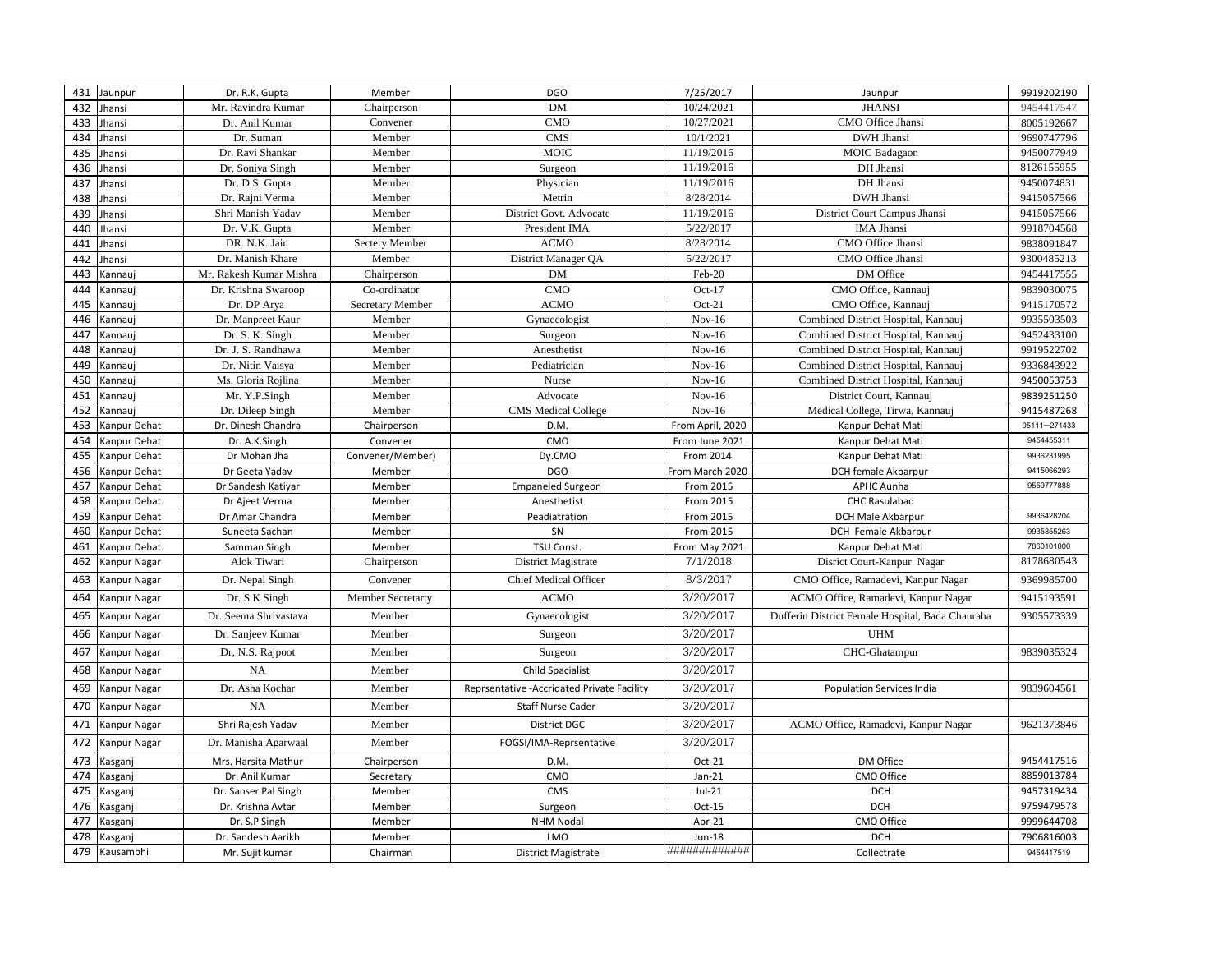| 480        | Kausambhi                  | Mr. Shashikant Tripathi                   | Vice Chairman                     | Chief Development Officer                      | #############                  | Vikas Bhawan                        | 9454464572               |
|------------|----------------------------|-------------------------------------------|-----------------------------------|------------------------------------------------|--------------------------------|-------------------------------------|--------------------------|
| 481        | Kausambhi                  | Dr. K.C.Roy                               | Coordinator                       | Chief Medical Officer                          | 17.06.2016                     | CMO-Office                          | 9454455137               |
| 482        | Kausambhi                  | Dr. Deepak Seth                           | Member                            | Chief Medical Supprintendent                   | 31.07.2017                     | <b>DCH</b>                          | 9415636195               |
| 483        | Kausambhi                  | Dr. Chavi Jauhari                         | <b>Member Secrettary</b>          | Dy. CMO                                        | 20.12.2017                     | CMO-Office                          | 9451374085               |
| 484        | Kausambhi                  | Dr, V.k. Shukla                           | Member                            | Surgeon                                        |                                | Sirathu                             |                          |
| 485        | Kausambhi                  | Dr. Ashutosh Kumar                        | Member                            | Anesthetic                                     | 17.06.2016                     | <b>DCH</b>                          | 8765195407               |
| 486        | Kausambhi                  | Dr. Ranjeet Kumar Nirmal                  | Member                            | Pead.                                          | 17.06.2016                     | <b>DCH</b>                          | 9415117295               |
| 487        | Kausambhi                  | Shakuntala Devi                           | Member                            | <b>Nursing Cadre</b>                           | 17.06.2016                     | <b>DCH</b>                          | 9621319439               |
| 488        | Kausambhi                  | Shri Shiv Sewak Ram Dwivedi               | Member                            | <b>DGC</b>                                     | 17.06.2016                     | Distt. Court                        |                          |
| 489        | Kausambhi                  | Dr. Neetu Kanojia                         | Member                            | Member-Fogsi/IMA                               | 17.06.2016                     | Tejmati Memorial Hospital           | 9919494114               |
| 490        | Kausambhi                  | Dr. Hasnain Ahmad                         | Member                            | Distt. Consultant- Quality Assurance           | 31.07.2017                     | CMO- Office                         | 7379654936               |
| 491        |                            | $\Omega$                                  | $\Omega$                          | $\mathbf 0$                                    | $\mathbf 0$                    | $\Omega$                            |                          |
| 492        | Kheri                      |                                           |                                   | <b>DM</b>                                      | $Jan-21$                       | Office of DM                        | $\Omega$<br>9454417545   |
|            | Khushinagar                | Shree S. Rajlingam                        | Chairperson                       | CMO                                            |                                |                                     |                          |
| 493        | Khushinagar                | Dr. Suresh Patariya                       | Convenar                          |                                                | $Jul-21$                       | Office of CMO                       | 9454455382               |
| 494<br>495 | Khushinagar                | Dr. Satendra Kumar Verma                  | Member                            | <b>CMS</b>                                     | $May-21$                       | Office of CMS                       | 8005192768               |
|            | Khushinagar                | Dr Rohit Kumar<br>Dr. Neelkamal           | <b>Member Secretary</b>           | <b>DQC</b><br>LMO                              | $May-17$<br>Apr-20             | Office of CMO<br><b>CHC Kasia</b>   | 9918488259<br>9454276926 |
| 496        | Khushinagar                |                                           | Member                            | PEDIA                                          | <b>Nov-16</b>                  |                                     |                          |
| 497        | Khushinagar                | Dr Satish Singh                           | Member                            |                                                |                                | <b>DCH KUSHINAGAR</b>               | 9415828201               |
| 498        | Khushinagar                | Dr Dilip                                  | Member                            | ANETHE.                                        | Nov-16                         | <b>DCH KUSHINAGAR</b>               | 9450515362               |
| 499<br>500 | <b>Chushinagar</b>         | Dr. Ramashankar                           | Member                            | PHYSI.                                         | Apr-20                         | <b>DCH KUSHINAGAR</b>               | 9415136154               |
| 501        | Khushinagar                | Ms Gita<br>Mr R K Sahani                  | Member                            | NUS. SUP.                                      | Nov-16                         | <b>DCH KUSHINAGAR</b>               | 9565530421               |
| 502        | Khushinagar                | Dr Avdhesh Tiwari                         | Member                            | REPRESENTAIVE LEGAL CELL                       | NOV 20016                      | <b>BINA HOSPITOL, KASIA</b>         | 9839429566               |
| 503        | Khushinagar<br>Khushinagar | Dr S P Singh                              | Member<br><b>Member Secretary</b> | PVT. NUR. HOME<br><b>ACMO</b>                  | NOV 20016<br>NOV 20016         | Office of CMO                       | 9451564440<br>7860116990 |
|            |                            |                                           |                                   |                                                |                                |                                     |                          |
|            |                            |                                           |                                   |                                                |                                |                                     |                          |
| 504        | Lalitpur                   | <b>NA</b>                                 | <b>NA</b>                         | <b>NA</b>                                      | <b>NA</b>                      | <b>NA</b>                           | <b>NA</b>                |
| 505        | Lucknow                    | <b>NA</b>                                 | <b>NA</b>                         | <b>NA</b>                                      | <b>NA</b>                      | <b>NA</b>                           | <b>NA</b>                |
| 506        | Mahoba                     | Shri Manoj Kumar                          | Chairperson                       | <b>District Magistrate</b>                     | Nov-2021                       | Collectorate Mahoba                 | 9454417534               |
| 507        | Mahoba                     | Dr MK sinha                               | Convenor                          | Chief Medical Officer                          | August-2020                    | CMO Office Mahoba                   | 8005192679               |
| 508        | Mahoba                     | Dr Vinod Kumar Chauhan                    | <b>Member Secretary</b>           | Addl. Chief Medical Officer (FP)               | $May-21$                       | CMO Office Mahoba                   | 8604803560               |
| 509        | Mahoba                     | Dr S K Verma                              | Member                            | Gynecologist                                   | November 2016                  | District Hospital Mahoba            | 9415542312               |
| 510        | Mahoba                     | Dr D K Sullere                            | Member                            | Surgeon                                        | November 2016                  | District Hospital Mahoba            | 9450271287               |
| 511        | Mahoba                     | Dr S P Singh                              | Member                            | Aneasthetist                                   | November 2016                  | District Hospital Mahoba            | 9415153309               |
| 512        | Mahoba                     | Dr R P Mishra                             | Member                            | Pediatrician                                   | November 2016                  | District Hospital Mahoba            | 9415497030               |
| 513        | Mahoba                     |                                           | Member<br>Member                  | Private Accredited Nursing Home                | November 2016<br>November 2016 |                                     | 8546042833               |
| 514        | Mahoba                     | Smt Bhanu Ahirwar                         |                                   | <b>Nursing Cadre</b>                           | November 2016                  | District Hospital Mahoba            |                          |
| 515<br>516 | Mahoba<br>Mahoba           | Sh Indrpal Singh                          | Member<br>Member                  | <b>District DGC</b>                            | November 2016                  | District & Session Court Mahoba     | 9415331848               |
| 517        | Mahoba                     | Dr Awaneesh Shivhare                      | Member                            | Representative-NGO<br>Representative-FOGSI/IMA | November 2016                  | Mahoba                              | 9415589718               |
|            |                            |                                           |                                   | DM                                             |                                | <b>Collector Office</b>             | 9454417546               |
| 518<br>519 | Maharajganj<br>Maharajganj | Mr. Satyendra Kumar<br>Dr. A.K.Srivastava | Chairperson<br>Convener           | CMO                                            | Oct-21<br>Dec-19               | <b>Chief Medical Officer Office</b> | 8000519278               |
| 520        | Maharajgan                 | Dr Rakesh Kumar                           | <b>Member Secretary</b>           | <b>ACMO</b>                                    | $Jan-21$                       | Chief Medical Officer office        | 9838170766               |
| 521        | Maharajganj                | Dr Rakesh Kumar                           | Member                            | Nodal Officer Q.A.C                            | $Jan-21$                       | Chief Medical Officer Office        | 9838170766               |
| 522        | Maharajganj                | Dr Arun Kumar Singh                       | Member                            | <b>Empanelled Gynaecologist</b>                | $Jan-21$                       | <b>District Combind Hospital</b>    | 9868381554               |
| 523        |                            | Dr. B.K.Shukla                            | Member                            | <b>Empanelled Surgeon</b>                      | $Jul-21$                       | <b>District Combind Hospital</b>    | 9838797028               |
| 524        | Maharajganj<br>Maharajganj | Dr. Ramjan Ali                            | Member                            | Anaesthetist                                   | $Jan-21$                       | <b>District Combind Hospital</b>    | 9935648435               |
| 525        | Maharajganj                | Dr. R.P. Rai                              | Member                            | Paediatrician                                  | Apr-16                         | <b>District Combind Hospital</b>    | 9565468637               |
|            | 526 Maharajganj            | Smt Salhanti Devi                         | Member                            | <b>Nursing Cadre</b>                           | $Jan-21$                       | <b>District Combind Hospital</b>    | 6306126675               |
| 527        | Maharajganj                | Mr. Ramesh Kumar Mishra                   | Member                            | District level D.G.C                           | $Jan-18$                       | Civil Court Maharajganj             | 8840040403               |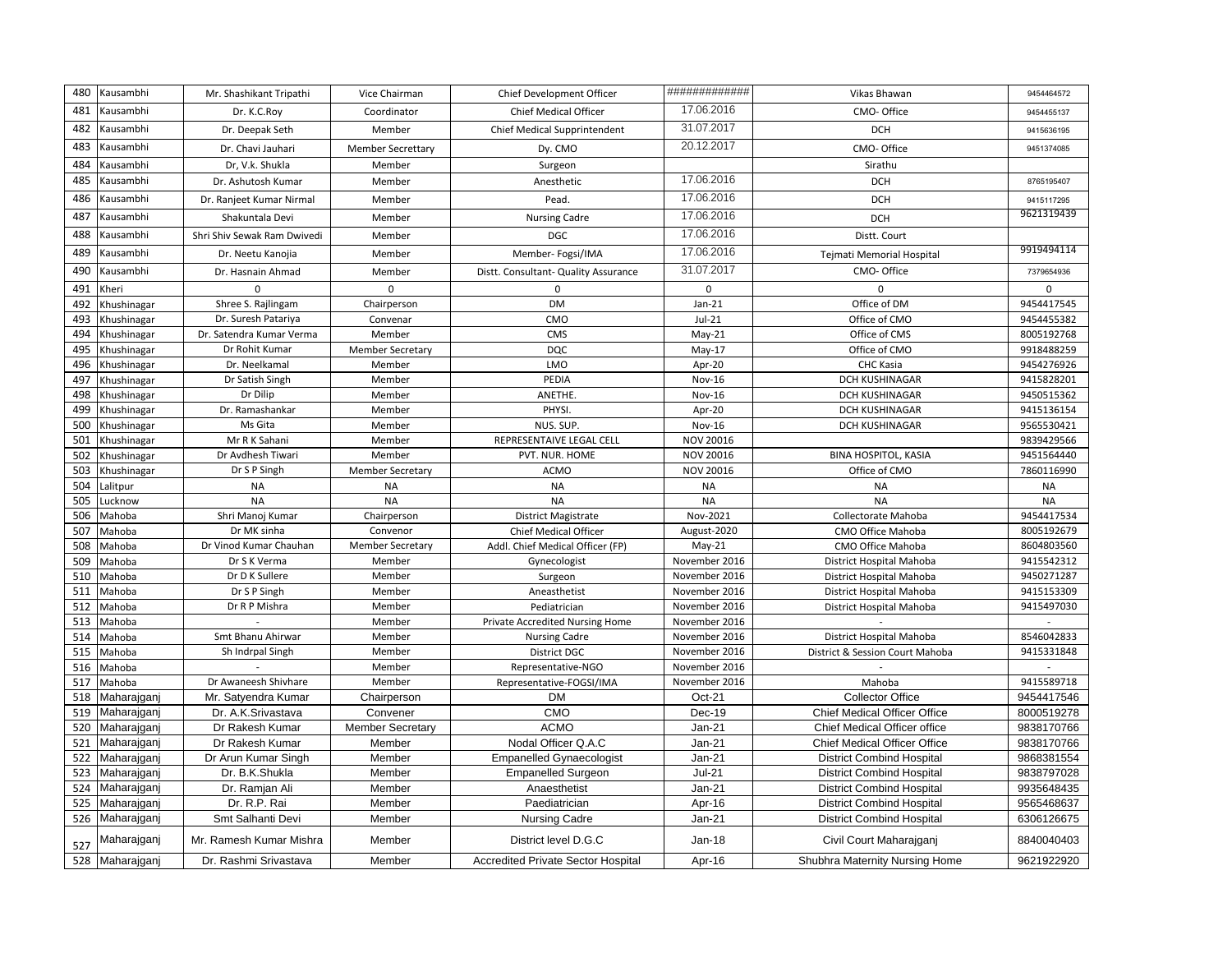| 529        | Maharajganj        | Dr P.K.Srivastav               | Member                  | <b>IMA Secretary</b>                        | $Jan-21$      | Maharajganj Fracture Hospital Maharajganj  | 9415855323 |
|------------|--------------------|--------------------------------|-------------------------|---------------------------------------------|---------------|--------------------------------------------|------------|
| 530        | Maharajganj        | Dr. A.K. Ray                   | Member                  | <b>CMS</b>                                  | Sep-19        | <b>District Combind Hospital</b>           | 8005192766 |
| 531        | Maharajganj        | Dr. I.A Ansari                 | Member                  | D.I.O.                                      | <b>May-17</b> | Chief Medical Officer Office               | 9450434848 |
| 532        | Maharajganj        | Dr. Santosh Kumar Ojha         | Member                  | District Consultant Q.A.C.                  | May-17        | <b>Chief Medical Officer Office</b>        | 9450878415 |
| 533        | Mainpuri           | Shri Avinash Krishna Singh     | Chair Person            | <b>District Magistrat</b>                   |               | Collectrate, Mainpuri                      | 9454417511 |
| 534        | Mainpuri           | Dr. Prem Pal Singh             | Convener                | CMO                                         |               | CMO Office, Mainpuri                       | 8005192680 |
| 535        | Mainpuri           | Dr. Sanjeev Rao Bahadur        | Sec. Member             | ACMO (RCH)                                  |               | CMO Office, Mainpuri                       | 6396266955 |
| 536        | Mainpuri           | Dr Uma Chaudhary               | Gynee                   | Member                                      |               | District Women Hospital, Mainpuri          | 9458891833 |
| 537        | Mainpuri           | Dr Gaurav Pareek               | Surgen                  | Member                                      |               | District Hospial, Mainpuri                 | 9458284421 |
| 538        | Mainpuri           | Dr Ashutosh Mishra             | Anesthitic              | Member                                      |               | <b>CHC Bewer</b>                           | 8115508004 |
| 539        | Mainpuri           | Dr R K Sagar                   | <b>Child Specilist</b>  | Member                                      |               | <b>District Hospital</b>                   | 9412690094 |
| 540        | Mainpuri           | Neelam                         | Mattron                 | Member                                      |               | District Women Hospital, Mainpuri          | 7351858567 |
| 541        | Mainpuri           | Usman Ali                      | Govt Lawyer             | Member                                      |               | Collectrate, Mainpuri                      |            |
| 542        | Mathura            | Navneet Chahal                 | Chairperson             | <b>DM</b>                                   | 12.01.2019    |                                            |            |
| 543        | Mathura            | Dr. Ajay kumar verma           | Convener                | CMO                                         |               | CMO Office Mathura                         | 9412635456 |
| 544        | Mathura            | Dr.Dilip Kumar                 | <b>Member Secretary</b> | ACMO RCH-Nodal Officer QAC                  |               | CMO Office Mathura                         | 9837701429 |
| 545        | Mathura            | Dr.Ramvir Singh                | Member                  | MS-CHC                                      |               |                                            |            |
| 546        | Mathura            | Dr.Amit                        | Member                  | MO-PHC                                      |               |                                            |            |
| 547        | Mathura            | Dr.Rajeev Gupta                | Member                  | Nodal-NUHM                                  |               | CMO Office Mathura                         |            |
| 548        | Mathura            | Dr.Anita Sharma                | Member                  | Obs& Gyne                                   |               | DWH Mathura                                |            |
| 549        | Mathura            | Dr.Ramesh Chandra              | Member                  | Surgeon                                     |               | DH Mathura                                 | 9412561338 |
| 550        | Mathura            | Devendra Mohan                 | Member                  | Anesthetist                                 |               |                                            |            |
| 551<br>552 | Mathura            | R K Verma<br>Dr. Kishor Mathur | Member                  | Physicisian                                 |               |                                            |            |
| 553        | Mathura            | Dr. Vinita Das                 | Member                  | Paediatrician                               |               | <b>DWH Mathura</b>                         |            |
| 554        | Mathura<br>Mathura | Ravindra Kumar                 | Member<br>Member        | Metron-DH<br>District Level DGC             |               | DH Mathura                                 |            |
| 555        | Mathura            | Dr.Varsha Tiwari               | Member                  | From Acredited Pvt. Hospital                |               | <b>BL Tiwari Memorial Hospital Mathura</b> | 9997188464 |
| 556        | Mathura            | Dharmendra Tripathi            | Member                  | <b>NGO Partner</b>                          |               |                                            |            |
| 557        | Mathura            | A K Gupta                      | Member                  | NGO Partner-Janani                          |               |                                            |            |
| 558        | Mathura            | Ajita Joshi                    | Member                  | district consultant QA                      |               |                                            |            |
| 559<br>Mau |                    | Mr. Amit Singh Bansal          | Chairperson             | District Magistrate                         | 7/1/2016      | Office District Magistrate, Mau            |            |
| 560<br>Mau |                    | Dr. Shyam Narayan Dubey        | Convener                | <b>Chief Medical Officer</b>                | 17/7/2021     | CMO Office, Mau                            |            |
| 561<br>Mau |                    | Dr. Chandra Sinha              | Member                  | CMS - DWH                                   | 7/1/2016      | DWH-Mau                                    |            |
|            |                    |                                |                         |                                             |               |                                            |            |
| 562<br>Mau |                    | Dr.P.C. Jha                    | Member                  | Ansth.                                      | 7/1/2016      | Div Hos. Mau                               |            |
| 563<br>Mau |                    | Dr. Chandra Sinha              | Member                  | Gynaecologist                               | 7/1/2016      | DWH-Mau                                    |            |
| 564<br>Mau |                    | Dr. Uday bhan                  | Member                  | Surgeon                                     | 7/1/2016      | CHC Pardaha                                |            |
| 565<br>Mau |                    | Dr. Kanchan Lata               | Member                  | <b>Child Spacialist</b>                     | 7/1/2016      | DWH-Mau                                    |            |
| 566<br>Mau |                    | Dr. Sanjay Singh               | Member                  | Reprsentative - Accridated Private Facility | 7/1/2016      | Sharda Narayan Hospital, Mau               |            |
| 567<br>Mau |                    | Sakuntala Styuarthi            | Member                  | <b>Staff Nurse Cader</b>                    | 7/1/2016      | DWH-Mau                                    |            |
| 568<br>Mau |                    | Dr. Sanjay Singh               | Member                  | FOGSI/IMA-Reprsentative                     | 7/1/2016      | Mau                                        |            |
| 569        | Meeruth            | Sri K. Balaji                  | Chairperson             | <b>District Megistrate</b>                  | 2019-20       | DM Office Meerut                           | 9454417566 |
| 570        | Meeruth            | Dr. Akhilesh Mohan             | Convener                | CMO                                         | 2019-20       | <b>CMO Office Meerut</b>                   | 9811635314 |
| 571        | Meeruth            | Dr.Pooja Sharma                | <b>Member Secretary</b> | <b>ACMO</b>                                 | 2017-18       | CMO Office Meerut                          | 9837023494 |
| 572        | Meeruth            | Dr.Veer Singh                  | Member                  | <b>Empaneled Surgeon</b>                    | 2017-18       | <b>DWH Meerut</b>                          | 9759225815 |
| 573        | Meeruth            | Dr.Ishwar Devi Batra           | Member                  | <b>Empaneled Gynaecologist</b>              | 2017-18       | <b>DWH Meerut</b>                          | 9997272454 |
| 574        | Meeruth            | Dr. Shashikant                 | Member                  | <b>Emapaneled Anaesthetist</b>              | 2021-22       | CHC Sardhana                               | 8881298704 |
| 575        | Meeruth            | Dr.Ramveer Singh Tevatia       | Member                  | Child specialist                            | 2017-18       | <b>DWH Meerut</b>                          | 9457614051 |
| 576        | Meeruth            | Anand Hospital                 | Member                  | Pvt.Hospital                                | 2017-18       | <b>Pvt.Hospital Meerut</b>                 |            |
| 577        | Meeruth            | Smt. Lois                      | Member                  | <b>Nursing Cader</b>                        | 2021-22       | <b>DWH Meerut</b>                          | 7535012224 |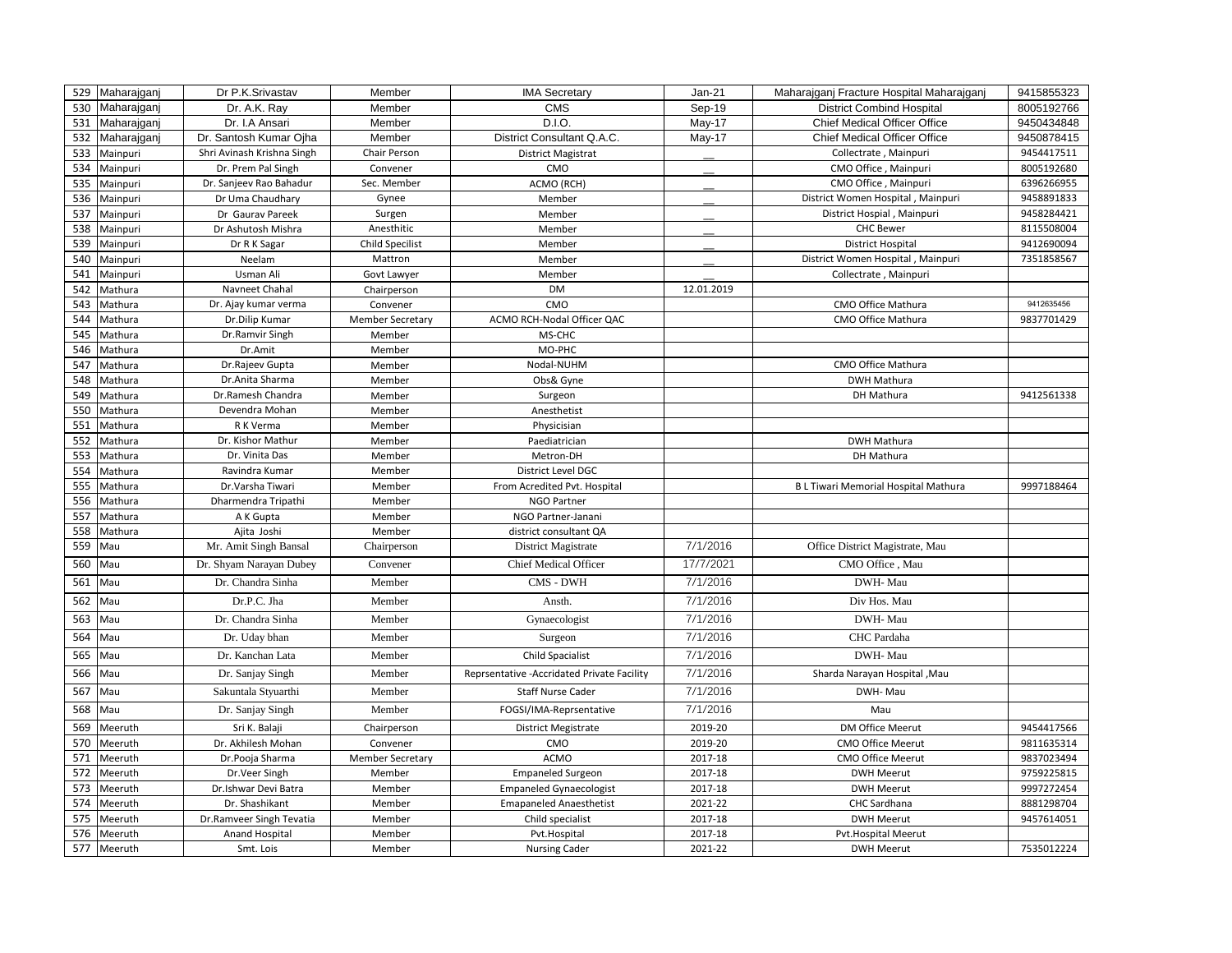| 578 | Meeruth        | Sri Nagendra Yadav                           | Member                  | Govt. Advocate                     | 2017-18    | District Court, Meerut                  | 9411262242 |
|-----|----------------|----------------------------------------------|-------------------------|------------------------------------|------------|-----------------------------------------|------------|
| 579 | Meeruth        | Dr.Manisha                                   | Member                  | <b>FOGSI Representative</b>        | 2021-22    | <b>FOGSI</b>                            | 9837022712 |
| 580 | Mirzapur       | Sri.Praveen Kumar                            | Chairperson             | DM                                 | 23.10.2019 | Collectrate MZP                         | 9454417567 |
| 581 | Mirzapur       | Dr.Rajeev Singhal                            | Convenor                | CMO                                | 10.12.2021 | CMO-MZP                                 | 9454455171 |
| 582 | Mirzapur       | Dr.Ajay Kumar                                | Member secretary        | ACMO-RCH                           | 10.12.2020 | CMO-MZP                                 | 9415286462 |
| 583 | Mirzapur       | Dr.Manju Lata                                | Member                  | Gynaecologist                      | 16.07.2016 | <b>DWH</b>                              | 9450333675 |
| 584 | Mirzapur       | Dr. Sanjay Pandey                            | Member                  | Surgeon                            | 16.07.2016 | <b>DWH</b>                              | 9451623007 |
| 585 | Mirzapur       | Dr.Naveen Kumar                              | Member                  | Anaesthetic                        | 18.05.2019 | DH                                      |            |
| 586 | Mirzapur       | Dr.R.K.Singh                                 | Member                  | Child Specialist                   |            | DH                                      |            |
| 587 | Mirzapur       | Dr.Archana Kasera                            | Member                  | private nusing home                | 29.09.16   | jagat saaw gali dakajganj               | 9532337126 |
| 588 | Mirzapur       | Smt.Usha Kiran                               | Member                  | <b>Nursing</b>                     | 1.01.2021  | DH                                      | 8005489696 |
| 589 | Moradabad      | DR SAILENDRA KUMAR SINGH                     | CHAIRPERSON             | <b>DM</b>                          | $Jun-21$   | <b>CIVIL LINES</b>                      | 9454417572 |
| 590 | Moradabad      | DR M C GARG                                  | <b>CONVENER</b>         | CMO                                | $Jul-17$   | <b>CIVIL LINES</b>                      | 8005192685 |
| 591 | Moradabad      | DR DEEPAK VERMA                              | <b>MEMBER SECRETARY</b> | <b>ACMO</b>                        | $May-18$   | <b>CIVIL LINES</b>                      | 9012588380 |
| 592 | Moradabad      | DR SUJATA GAUTAM                             | <b>MEMBER</b>           | <b>GYNE</b>                        | $Jul-17$   | <b>CIVIL LINES</b>                      | 9456484484 |
| 593 | Moradabad      | DR RAJEEV KUMAR SHARMA                       | <b>MEMBER</b>           | ANES                               | Jan-19     | <b>CIVIL LINES</b>                      | 9759010757 |
| 594 | Moradabad      | DR SANDEEP GUPTA                             | <b>MEMBER</b>           | <b>MS BILARI</b>                   | Jan-19     | <b>BILARI</b>                           | 9401404422 |
| 595 | Moradabad      | DR SALINI BHATNAGAR                          | <b>MEMBER</b>           | <b>METRINE</b>                     | Apr-16     | <b>CIVIL LINES</b>                      | 9837032926 |
| 596 | Moradabad      | SRI SHIV KUMAR RANA                          | <b>MEMBER</b>           | <b>LEGAL ADVISOR</b>               | May-18     | <b>CIVIL LINES</b>                      | 9837032828 |
| 597 | Moradabad      | <b>RAVI GANGAL</b>                           | MEMBER                  | <b>MEMBER</b>                      | Feb-17     | MUSKAN NURSING HOME MBD                 | 9897280601 |
| 598 | Moradabad      | DR SUDEEP KAUR                               | <b>FOGSI</b>            | <b>MEMBER</b>                      | $Jul-17$   | AMRIT NURSING HOME MBD                  | 8791018765 |
| 599 | Muzaffarnagar  | Dr. M.S. Faujdar                             | Chairperson             | Chief Medical officer              | 4/8/2021   | CMO Office, Muzaffar Nagar              | 9412210612 |
| 600 | Muzaffarnagar  | Anuj Saxena                                  | Convener                | One Representative from DPMU       | 9/23/2016  | DPMU Office, Muzaffar Nagar             | 8005193078 |
| 601 | Muzaffarnagar  | Dr. Divya Verma                              | <b>Member Secretary</b> | ACMO-FP                            | 7/4/2021   | CMO Office, Muzaffar Nagar              | 7060442538 |
| 602 | Muzaffarnagar  | Dr P.K Aggarwal                              | Member                  | <b>CMS, District Male Hospital</b> | 9/23/2016  | District Male Hospital, Muzaffar Nagar  | 9454455282 |
| 603 | Muzaffarnagar  | Dr Abha Atray                                | Member                  | CMS, District Women Hospital       | 9/23/2016  | District Women Hospital, Muzaffar Nagar | 9634092040 |
| 604 | Muzaffarnagar  | Dr Punam Lata                                | Member                  | Medical officer                    | 9/23/2016  | PHC-Purkazi, Purkazi                    | 9058171481 |
| 605 | Muzaffarnagar  | Dr O.P Singh                                 | Member                  | One Medical Anesthetist (DH)       | 9/23/2016  | District Male Hospital, Muzaffar Nagar  | 9897485077 |
| 606 | Muzaffarnagar  | Mrs M G Siddque                              | Member                  | One Nursing cadre(DH)              | 9/23/2016  | District Male Hospital, Muzaffar Nagar  | 8126548909 |
| 607 | Muzaffarnagar  | Mrs Renu Luthra                              | Member                  | One Nursing cadre(DWH)             | 9/23/2016  | District Women Hospital, Muzaffar Nagar | 9358913151 |
| 608 | Muzaffarnagar  | Miss Tarannum                                | Member                  | DUC, Unicef                        | 9/23/2016  | CMO Office, Muzaffar Nagar              | 9560438330 |
| 609 | Muzaffarnagar  | Mr Vinod Sharma                              | Member                  | DMC, PCI, Core                     | 9/23/2016  | CMO Office, Muzaffar Nagar              | 9917476380 |
| 610 | Muzaffarnagar  | Mrs Pushpa Rani                              | Member                  | DHEIO                              | 9/23/2016  | CMO Office, Muzaffar Nagar              | 9639092316 |
| 611 | Muzaffarnagar  | Mr. Shajid                                   | Member                  | Data Operator, DPMU                | 9/23/2016  | DPMU Office, Muzaffar Nagar             | 9997747986 |
| 612 | Muzaffarnagar  | Dr Iftikhar Ali Ansari                       | Co Convener             | <b>DQAU</b>                        | 9/23/2016  | CMO Office, Muzaffar Nagar              | 9837227224 |
| 613 | Pilibhit       | <b>NA</b>                                    | <b>NA</b>               | <b>NA</b>                          | <b>NA</b>  | <b>NA</b>                               | <b>NA</b>  |
| 614 | Pratapgarh     | District Megistrate, Pratapgarh              | President               |                                    | 01.12.2016 |                                         | 9454417520 |
| 615 | Pratapgarh     | Chief Medical Officer, Pratapgarl            | Convener                |                                    | 01.12.2016 | Cmo. Office Pratapgarh                  | 6386685822 |
| 616 | Pratapgarh     | CMS, DH Pratapgarh                           | Member                  |                                    | 01.12.2016 | District Hospital Pratapgarh            | 9415046040 |
| 617 | Pratapgarh     | CMS, DWH Pratapgarh                          | Member                  | <b>Empanield Gynaecologist</b>     | 01.12.2016 | District WomenHospital Pratapgarh       | 9415615415 |
| 618 | Pratapgarh     | Superitendents, CHC's                        | Member                  |                                    | 01.12.2016 |                                         |            |
| 619 | Pratapgarh     | <b>MOIC's PHC'c</b>                          | Member                  |                                    | 01.12.2016 |                                         |            |
| 620 | Pratapgarh     | Dr. Neelima Sonkar                           | Member                  | <b>Empanield Gynaecologist</b>     | 01.12.2016 | District WomenHospital Pratapgarh       | 7755046669 |
| 621 | Pratapgarh     | Dr.R.C.Tripathi                              | Member                  |                                    | 01.12.2016 | District Hospital Pratapgarh            |            |
| 622 | Pratapgarh     | Dr. Anil Gupta                               | Member                  |                                    | 01.12.2016 | District Hospital Pratapgarh            |            |
| 623 | Pratapgarh     | Dr. Manoj Khatri                             | Member                  |                                    | 01.12.2016 | District Hospital Pratapgarh            |            |
| 624 | Pratapgarh     | Nursing Suptds Of District<br>Hospitals      | Member                  |                                    | 01.12.2016 |                                         |            |
|     | 625 Pratapgarh | Representative of Vidhik Cell,<br>Pratapgarh | Member                  |                                    | 01.12.2016 |                                         |            |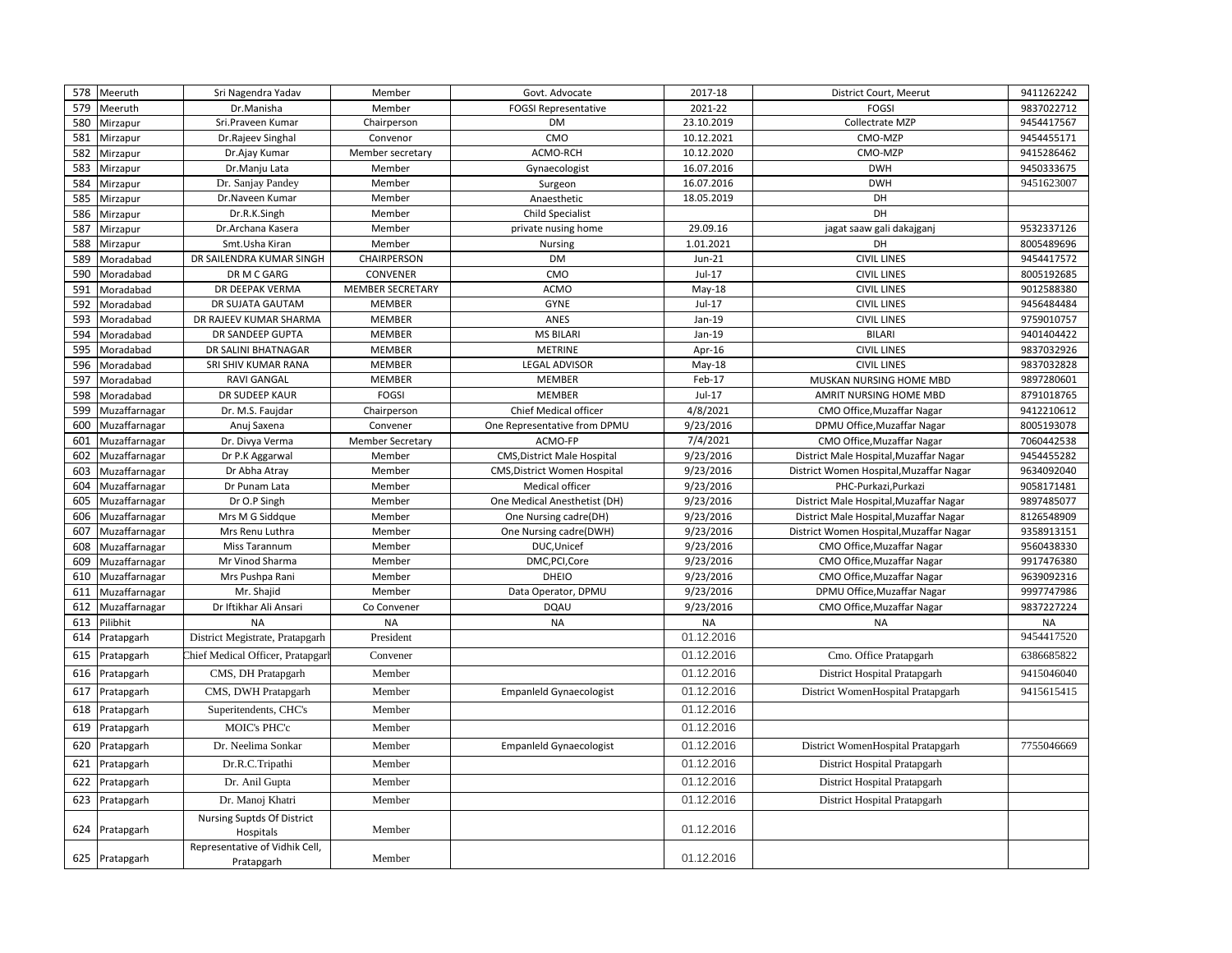|     |                 | Dr.S.S.Gupta sanjivani Nursing           |                          |                                 |               |                                                            |            |
|-----|-----------------|------------------------------------------|--------------------------|---------------------------------|---------------|------------------------------------------------------------|------------|
| 626 | Pratapgarh      | Home                                     | Member                   |                                 | 01.12.2016    |                                                            |            |
| 627 | Pratapgarh      | ACMO, RCH/Nodal Q.A.                     | Member Secretary         |                                 | 01.12.2016    | Cmo. Office Pratapgarh                                     | 9415250283 |
| 628 | Pratapgarh      | ACMO/Ndal NUHM                           | Member                   |                                 | 28.07.2017    | Cmo. Office Pratapgarh                                     | 9415254357 |
| 629 | Pratapgarh      | District Counsultant, Q.A.<br>pratapgarh | Member                   |                                 | 28.07.2017    | Cmo. Office Pratapgarh                                     | 9838680880 |
| 630 | Raibareily      | <b>NA</b>                                | <b>NA</b>                | <b>NA</b>                       | <b>NA</b>     | <b>NA</b>                                                  | <b>NA</b>  |
| 631 | Rampur          | Mr. Ravindra Kumar Mandar                | Chairperson              | <b>DM</b>                       | 02/2018       | Rampur                                                     | 9454417573 |
| 632 | Rampur          | Dr. Sanjeev Yadav                        | Convener                 | <b>CMO</b>                      | 07/2017       | Rampur                                                     | 9412287650 |
| 633 | Rampur          | Dr. Manoj Kumar Shukla                   | <b>Member Seecretary</b> | <b>ACMO (RCH)</b>               | 06/2016       | Rampur                                                     | 9837030543 |
| 634 | Rampur          | Dr. Vinay Kumar                          | Member                   | ACMO(Nodal-FP)                  | 10/2017       | Rampur                                                     | 9412824706 |
| 635 | Rampur          | Dr. Rajesh kumar                         | Member                   | <b>MS</b>                       | 08/2015       | Rampur                                                     | 9415175648 |
| 636 | Rampur          | Dr. Laxman Mehta                         | Member                   | Anaesthetists                   | 02/2017       | Rampur                                                     | 9837304057 |
| 637 | Rampur          | Dr. Rakesh Kumar                         | Member                   | Pediatrician                    | 06/2017       | Rampur                                                     |            |
| 638 | Rampur          | Dr. Tissy                                | Member                   | Private Accredate               | 12/2016       | Rampur                                                     | 9458729473 |
| 639 | Rampur          | Kaithreen Masish                         | Member                   | <b>Nursing Cader</b>            | 08/2015       | Rampur                                                     |            |
| 640 | Rampur          | District level DGC                       | Member                   | <b>DGC</b>                      | 08/2015       | Rampur                                                     |            |
| 641 | Rampur          | Mr. Pawan Kumar                          | Member                   | NGO Member                      | 08/2015       | Rampur                                                     | 8475993738 |
| 642 | SK Nagar        | Mrs. Divya Mittal                        | Chairperson              | D.M.                            | 9/1/2020      | District Collectorate Sant Kabir Nagar                     | 9454417529 |
| 643 | SK Nagar        | Dr. I V Vishwakarma                      | Vice Chairperson         | CMO                             | 7/1/2021      | CMO Office Sant kabir nagar                                | 8005192919 |
| 644 | SK Nagar        | Dr.Mohan Jha                             | <b>Member Secretary</b>  | ACMO-FP                         | 10/1/2017     | CMO Office Sant kabir nagar                                | 9889902691 |
| 645 | SK Nagar        | Dr. Santosh Kumar Tripathi               | Member                   | Anesthetist                     | 8/1/2016      | CDH Sant Kabir Nagar                                       | 8299645952 |
| 646 | SK Nagar        | Dr. Sunil                                | Member                   | Paediatrician                   | 8/1/2016      | <b>CDH Sant Kabir Nagar</b>                                | 9415041197 |
| 647 | SK Nagar        | Dr. A.K. Srivastava                      | Member                   | Private Acridet Nursing Home    | 8/1/2016      | Shikha Hospital Sant Kabir Nagar                           | 9839371725 |
| 648 | SK Nagar        | Mrs. Saroj Maurya                        | Member                   | <b>Nursing Cader</b>            | 8/1/2016      | <b>CDH Sant Kabir Nagar</b>                                | 9956479515 |
| 649 | SK Nagar        | Mr. Shailendra Yadav                     | Member                   | District Leval DGC              | 8/1/2016      | Vidhik cell Sant Kabir Nagar                               | 9760658434 |
| 650 | SK Nagar        | Dr. R.K. Chaudhary                       | Member                   | Member - Volunteer              | 8/1/2016      | Sparsh Hospital Sant Kabir Nagar                           | 9793140672 |
| 651 | SK Nagar        | Dr. Ashok Chaudhari                      | Member                   | Member - IMA                    | 8/1/2016      | Sant Kabir Nagar                                           | 9936618454 |
| 652 | Saharanpur      | Shri Akhilesh Singh                      | Chairman                 | District Magistrate             | Feb-20        | Collectorate, Saharanpur                                   | 9454417575 |
| 653 | Saharanpur      | Dr. S.K. Manglik                         | Convenor                 | <b>Chief Medical Officer</b>    | $May-21$      | CMO Office, Saharanpur                                     | 8005192691 |
| 654 | Saharanpur      | Dr. Dharmveer                            | Mamber Secretary         | <b>ACMO-Family Planning</b>     | $Jul-21$      | CMO Office, Saharanpur                                     | 9719249224 |
| 655 | Saharanpur      | Dr Mamta Sodhi                           | Member                   | Gynaecologist                   | Aug-16        | District Women Hospital, Saharanpur                        | 9675546764 |
| 656 | Saharanpur      | Dr Ramesh Chandra                        | Member                   | Surgeon                         | Dec-16        | District Hospital, Saharanpur                              | 9412111921 |
| 657 | Saharanpur      | Dr Mahesh Grover                         | Member                   | Anesthetist                     | Apr-16        | District Women Hospital, Saharanpur                        | 8057435694 |
| 658 | Saharanpur      | Dr Vinod Kumar                           | Member                   | Pediatrician                    | Dec-16        | District Women Hospital, Saharanpur                        | 9457389569 |
| 659 | Saharanpur      | Dr Vinita Malhotra                       | Member                   | Private accredited Nursing Home | <b>Dec-16</b> | Dr Vinita Malhotra Nursing Home, Saharanpur                | 9412230586 |
| 660 | Saharanpur      | Smt Manju Srivastava                     | Member                   | Nursing Cadre                   | Jul-19        | District Women Hospital, Saharanpur                        | 8979396729 |
|     | 661 Saharanpur  | Dr Qudsia Anjum                          | Member                   | <b>NGO</b>                      | Feb-17        | Purcham, C/0 Hindu Kanya Inter College, Saharanpur         | 9837378699 |
| 662 | Saharanpur      | Dr Gayatri Sehgal                        | Member                   | Representative-FOGSI/IMA        | Aug-16        | Sona Trauma & Maternity Centre, Bajoria Road<br>saharanpur | 9410164940 |
| 663 | Sambhal         | <b>NA</b>                                | <b>NA</b>                | <b>NA</b>                       | <b>NA</b>     | <b>NA</b>                                                  | <b>NA</b>  |
| 664 | Shahjhanpur     | SHRI - Umesh Pratap Singh                | <b>CHAIRPERSON</b>       | <b>DISTT MAGISTRATE</b>         | Nov-17        | SHAHJAHANPUR                                               | 5842222221 |
| 665 | Shahjhanpur     | DR. S.P. GAUTAM                          | <b>VICE CHAIRMAN</b>     | CHIEF MEDICAL OFFICER           | <b>Nov-15</b> | SHAHJAHANPUR                                               | 8005192694 |
| 666 | Shahjhanpur     | DR Rohtash Kumar                         | CONVENER                 | ADDITIONAL CMO                  | <b>Nov-15</b> | SHAHJAHANPUR                                               | 9045241161 |
| 667 | Shahjhanpur     | Dr A.U.P. Sinha                          | <b>MEMBER</b>            | CMS(MALE HOSPITAL)              | <b>Nov-15</b> | <b>DISTT MALE HOSPITAL</b>                                 | 9411699276 |
| 668 | Shahjhanpur     | Dr A.U.P. Sinha                          | MEMBER                   | CMS (FEMALE HOSPITAL)           | <b>Nov-15</b> | DISTT WOMEN HOSPITAL                                       | 9412606012 |
| 669 | Shahjhanpur     | DR MAHENDRA KUMAR                        | MEMBER                   | SURGEON                         | <b>Nov-15</b> | DISTT MALE HOSPITAL                                        | 9415051347 |
| 670 | Shahjhanpur     | DR SURESH KUMAR                          | MEMBER                   | ANAESTHETIST                    | <b>Nov-15</b> | DISTT MALE HOSPITAL                                        | 9936844444 |
| 671 | Shahjhanpur     | DR M.L.AGARWAL                           | <b>MEMBER</b>            | PHYSICIAN                       | <b>Nov-15</b> | <b>DISTT MALE HOSPITAL</b>                                 | 9412586357 |
|     | 672 Shahjhanpur |                                          | MEMBER                   | PAEDIATRICIAN                   | Nov-15        | <b>DISTT MALE HOSPITAL</b>                                 | 9450444136 |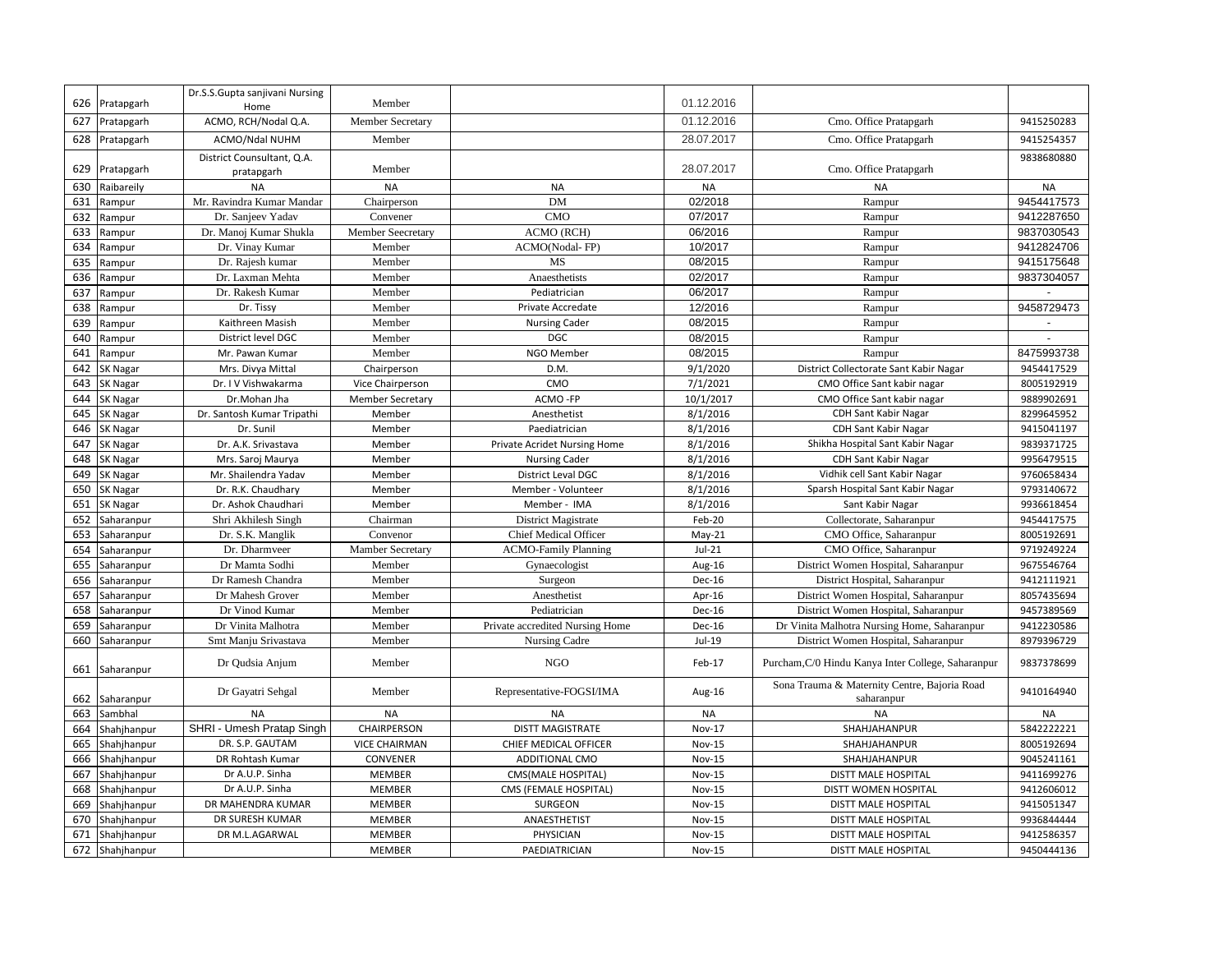| 673 | Shahjhanpur   | MR RAJEEV KUMAR             | <b>MEMBER</b>           | ZILA SHASKIYA ADHIVAKTA                     | <b>Nov-15</b> | SHAHJAHANPUR                                    | 9415035746  |
|-----|---------------|-----------------------------|-------------------------|---------------------------------------------|---------------|-------------------------------------------------|-------------|
| 674 | Shahjhanpur   | DR VIKAS TANDON             | <b>MEMBER</b>           | PRIVATE DOCTOR                              | <b>Nov-15</b> | SHAHJAHANPUR                                    | 9415060367  |
| 675 | Shahjhanpur   | SANDESH GUPTA               | <b>MEMBER</b>           | NURSING SUPRINTENDENT                       | <b>Nov-15</b> | DISTT MALE HOSPITAL                             | 9651267713  |
| 676 | Shahjhanpur   | <b>LALIT MOHAN</b>          | MEMBER                  | ASISSTANT NURSING SUPRINTENDENT             | <b>Nov-15</b> | <b>DISTT MALE HOSPITAL</b>                      | 9456499579  |
| 677 | Shahjhanpur   | DR TAUQEER NABI             | <b>MEMBER</b>           | DISTRICT CONSULTANT (QA)                    | <b>Nov-15</b> | CMO OFFICE, SHAHJAHANPUR                        | 7007818028  |
| 678 | Shamli        | Mis Jasjeet kaur            | Chairperson             | I.A.S, District Magistrate                  | 2/24/2020     | Shamli                                          | 9454416996  |
| 679 | Shamli        | Dr Sanjay Agrawal           | Conveynor               | Chief Medical Officer                       | 2/4/2021      | Shamli                                          | 9910474060  |
| 680 | Shamli        | Dr. Jahid Ali Tyagi         | Member                  | <b>ACMO FP</b>                              | 3/1/2022      | Shamli                                          | 9045200805  |
| 681 | Shamli        | Dr.Manjeet kaur             | Member                  | Gynaecologist                               | 10/7/2016     | CHC Shamli                                      | 9837305127  |
| 682 | Shamli        | Dr. Jagmohan                | Member                  | Anesthetic                                  | 10/7/2016     |                                                 | 8923204050  |
| 683 | Shamli        | Dr. Anupam Saxena           | Member                  | Pathologist                                 | 10/7/2016     |                                                 | 9412663348  |
|     |               | Dr. Saurav Agrawal          | Member                  | Private Acrediated Nurshing Home            | 10/7/2016     | Agrawal Nursing Home, Gudwara, Shamli           | 9458249020  |
| 684 | Shamli        |                             |                         | Representative                              |               |                                                 |             |
| 685 | Shamli        | Ms.Anita Mlik               | Member                  | Nurshing Cadder                             | 10/7/2016     | Shamli                                          | 9456265110  |
| 686 | Shamli        | Mr Naveen Garg              | Member                  | D.G.C                                       |               | Shamli                                          |             |
| 687 | Shamli        | Dr.Akhbar Khan              | Member                  | President IMA                               | Nov.2019      | Shamli                                          | 9760024561  |
| 688 | Shrawasti     | Mrs. Neha Prakash           | Chairperson             | D.M.(IAS)                                   | Oct-21        | District Shrawasti                              | 9454417538  |
| 689 | Shrawasti     | Dr.A.P.Bhargav              | Convener                | CMO                                         | 18-Jun        | CMO Office Shrawasti                            | 8005192695  |
| 690 | Shrawasti     | Dr.Uday Nath                | <b>Member Secretary</b> | <b>ACMO</b>                                 | 18-Jun        | CMO Office Shrawasti                            | 9919762926  |
| 691 | Shrawasti     | Dr.Ram Samujh               | Co-Convener             | CQA                                         | Novmber 16    | CMO Office Shrawasti                            | 9792955218  |
| 692 | Shrawasti     | Dr.Jeta Singh               | Member                  | CMS                                         | 18-Sep        | DCH Bhinga Shrawasti                            | 9415717484  |
| 693 | Shrawasti     | Dr.Surya Kumar Singh        | Member                  | <b>MOIC</b>                                 | 18-Jun        | CHC Sirsiya Shrawasti                           | 7376971829  |
| 694 | Shrawasti     | Dr. Ramgopal                | Member                  | Gynaecologist                               | 17-Sep        | DCH Bhinga Shrawasti                            | 9792730180  |
| 695 | Shrawasti     | Dr. Aajay Gautam            | Member                  | Orthopedic Surgeon                          | 18-Jun        | DCH Bhinga Shrawasti                            |             |
| 696 | Shrawasti     | Dr.M.L.Verma                | Member                  | Chest Physician                             | Novmber 16    | DCH Bhinga Shrawasti                            | 9792969400  |
| 697 | Shrawasti     | Dr.Pradeep Kumar            | Member                  | Child Physician                             | Novmber 16    | <b>DCH Bhinga Shrawasti</b>                     | 9452156500  |
| 698 | Shrawasti     | Dr.Rajat Singh              | Member                  | Surgeon                                     | Novmber 16    | CHC Ikauna Shrawasti                            | 9936238005  |
| 699 | Shrawasti     | Smt.Bindu                   | Member                  | <b>Staff Nurse</b>                          | Novmber 16    | CHC Bhinga Shrawasti                            | 8858257263  |
| 700 | Shrawasti     | Mr.Keshaw Pratap Singh      | Member                  | <b>DGC Criminal</b>                         | Novmber 16    | Civil Court Bhinga Shrawasti                    |             |
| 701 | Shrawasti     | Dr.Beena Mishra             | Member                  | <b>Private Nursing Home</b>                 | Novmber 16    | <b>Gaytri Nursing Home</b>                      | 9415572381  |
| 702 | Sitapur       | संदीप कुमार                 | अध्यक्ष                 | मुख्य विकास अधिकारी जिलाधिकारी द्वारा नामित |               | मुख्य विकास अधिकारी आवास, सीतापुर               | 9454417560  |
| 703 | Sitapur       | डा0 मधु गैरोला              | सचिव                    | मुख्य चिकित्सा अधिकरी                       |               | मुख्य चिकित्साधिकारी आवास सिविल लाइन्स सीतापुर। | 9450096669  |
| 704 | Sitapur       | डा0 कमलेश चंद्रा            | सचिव सदस्य              | अपर मुख्य चिकित्साधिकारी–प0क0               | 05/2014       | कार्यालय मुख्य चिकित्सा अधिकारी सीतापुर।        | 9415157825  |
| 705 | Sitapur       | डा0 सुषमा कर्णवाल           | सदस्य                   | स्त्री रोग विशेषज्ञ                         | 11/14         | जिला महिला चिकित्सालय सीतापुर।                  | 8005192797  |
| 706 | Sitapur       | <sub>डा0</sub> कमलेश कमारी  | सदस्य                   | सर्जन                                       | 12/20         | जिला महिला चिकित्सालय सीतापुर।                  | 9450170569  |
| 707 | Sitapur       | डा0 गोपाल सिंह              | सदस्य                   | ऐनेस्थेटिस्ट / बाल रोग विशेषज्ञ / फिजिशियन  | 11/14         | जिला चिकित्सालय सीतापुर।                        | 9412524604  |
| 708 | Sitapur       | डा0 नन्द नथानी              | सदस्य                   | बाल रोग विशेषज्ञ                            | 11/14         | जिला चिकित्सालय सीतापुर।                        | 8004942055  |
| 709 | Sitapur       | सिस्टर प्रवीना              | सदस्य                   | प्राईवेट एकीडिटेड नर्सिग होम                | 11/14         | बी.सी.एम. चिकित्सालय खैराबाद                    | 8004948674  |
| 710 | Sitapur       | सिस्टर ए.पी. त्रिपाठी       | सदस्य                   | नर्सिग कैडर                                 | 11/14         | जिला महिला चिकित्सालय सीतापुर                   | 8960692675  |
| 711 | Sitapur       | श्री विष्ण दत्त             | सदस्य                   | जिला शासकीय अधिवक्ता                        | 12/20         | सीतापुर।                                        | 9415184722  |
| 712 | Sitapur       | सिस्टर प्रवीना              | सदस्य                   | प्राईवेट एकीडिटेड नर्सिग होम                | 11/14         | बी.सी.एम. चिकित्सालय खैराबाद                    | 8004948674  |
| 713 | Sitapur       | <sub>डा0</sub> राजीव गृप्ता | सदस्य                   | प्रतिनिधि–थ्ळ्ळैष्ध्प्ड ।                   | 12/20         | महोली सीतापुर।                                  | 9415047127  |
| 714 | Sonebhadra    | <b>NA</b>                   | <b>NA</b>               | <b>NA</b>                                   | <b>NA</b>     | <b>NA</b>                                       | <b>NA</b>   |
| 715 | Sultanpur     | Mr. Ravish Kumar Gupta      | <b>DM</b>               | Chairperson                                 | 2020          | Sultanpur                                       | 5362-240441 |
| 716 | Sultanpur     | Dr. Dharmendra Tripathi     | CMO                     | Chairperson                                 | 2020          | Sultanpur                                       | 9415105274  |
| 717 | Sultanpur     | Dr Radha Vallabh            | <b>ACMO</b>             | <b>Member Secretary</b>                     |               | Sultanpur                                       | 8445482084  |
| 718 | Sultanpur     | Dr. D P Singh               | Doctor                  | physician                                   |               | Sultanpur                                       | 9415301277  |
| 719 | Sultanpur     | Dr. Tarrannum Akhtar        | Doctor                  | <b>DGO</b>                                  |               | Sultanpur                                       | 9451254967  |
| 720 | Sultanpur     | Dr. Ramesh Kumar            | Doctor                  | Surgeon                                     |               | Sultanpur                                       | 9415046031  |
| 721 | Sultanpur     | Dr. B.P Agrawal             | Doctor                  | Member                                      |               | Sultanpur                                       | 9415046238  |
|     | 722 Sultanpur | Dr. Gopal Razak             | Doctor                  | Member                                      |               | Sultanpur                                       | 9450714073  |